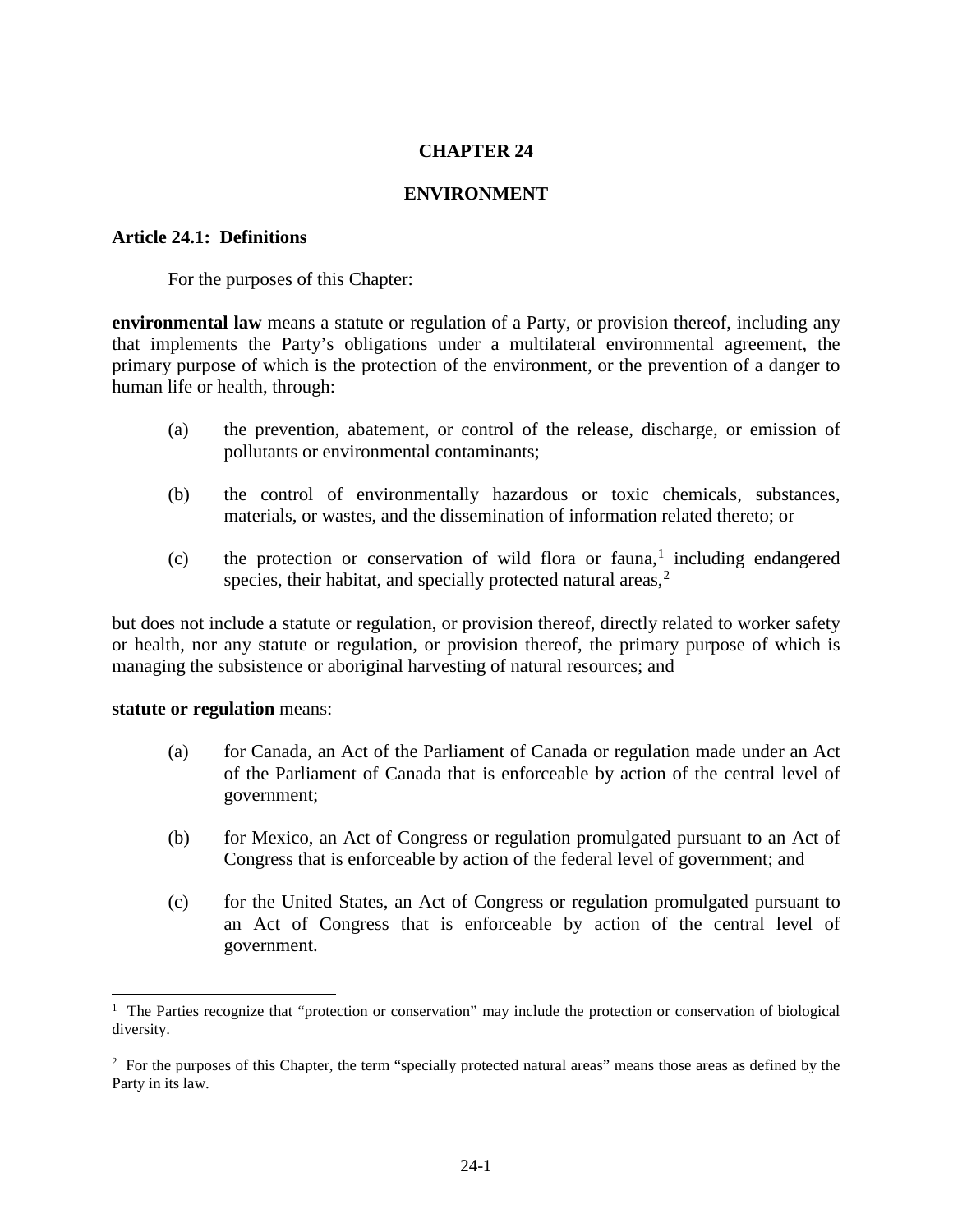### **Article 24.2: Scope and Objectives**

1. The Parties recognize that a healthy environment is an integral element of sustainable development and recognize the contribution that trade makes to sustainable development.

2. The objectives of this Chapter are to promote mutually supportive trade and environmental policies and practices; promote high levels of environmental protection and effective enforcement of environmental laws; and enhance the capacities of the Parties to address trade-related environmental issues, including through cooperation, in the furtherance of sustainable development.

3. Taking account of their respective national priorities and circumstances, the Parties recognize that enhanced cooperation to protect and conserve the environment and the sustainable use and management of their natural resources brings benefits that can contribute to sustainable development, strengthen their environmental governance, support implementation of international environmental agreements to which they are a party, and complement the objectives of this Agreement.

4. The Parties recognize that the environment plays an important role in the economic, social, and cultural well-being of indigenous peoples and local communities, and acknowledge the importance of engaging with these groups in the long-term conservation of the environment.

5. The Parties further recognize that it is inappropriate to establish or use their environmental laws or other measures in a manner which would constitute a disguised restriction on trade or investment between the Parties.

## **Article 24.3: Levels of Protection**

1. The Parties recognize the sovereign right of each Party to establish its own levels of domestic environmental protection and its own environmental priorities, and to establish, adopt, or modify its environmental laws and policies accordingly.

2. Each Party shall strive to ensure that its environmental laws and policies provide for, and encourage, high levels of environmental protection, and shall strive to continue to improve its respective levels of environmental protection.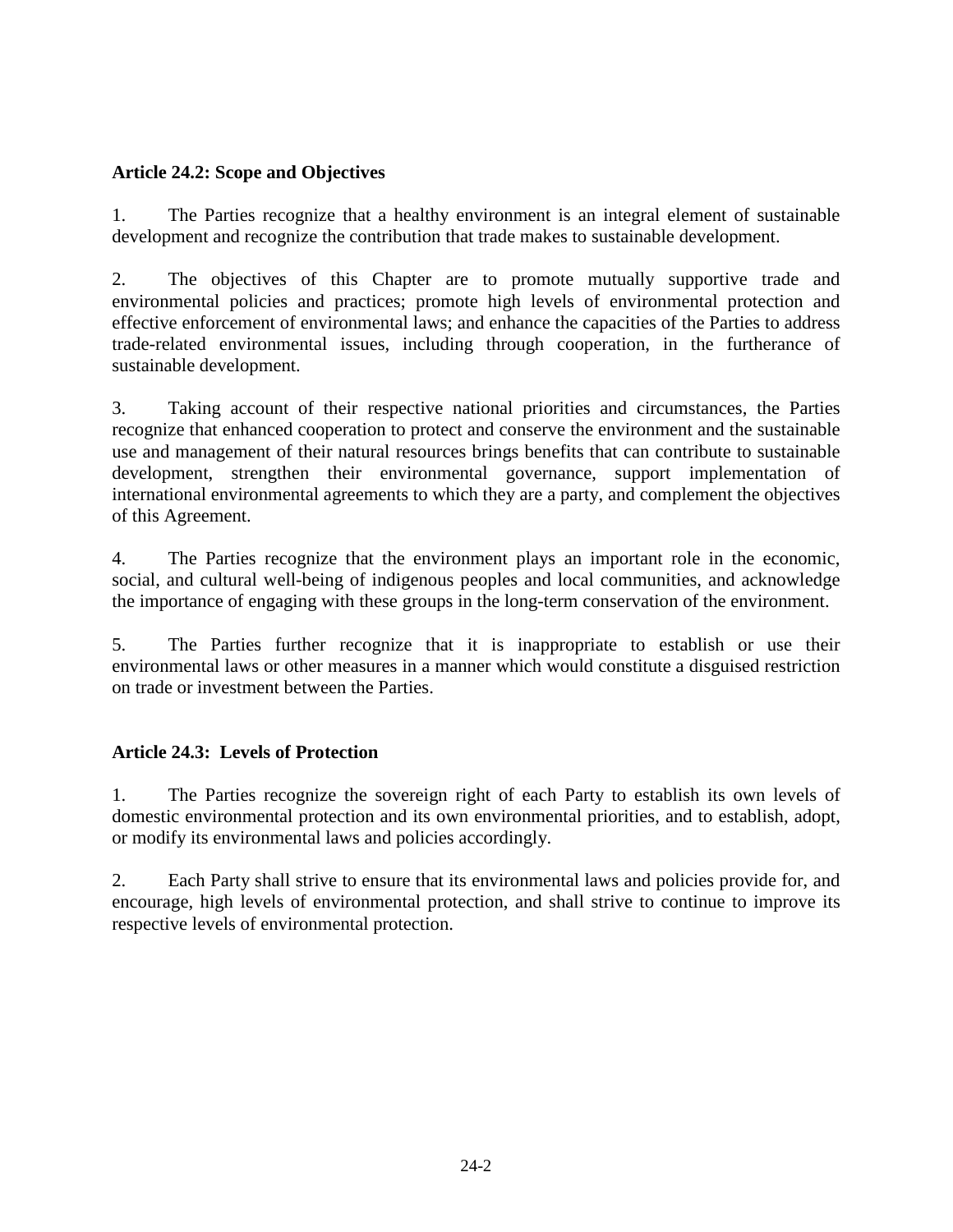### **Article 24.4: Enforcement of Environmental Laws**

1. No Party shall fail to effectively enforce its environmental laws through a sustained or recurring course of action or inaction<sup>[3](#page-2-0)</sup> in a manner affecting trade or investment between the Parties,<sup>[4](#page-2-1), [5](#page-2-2)</sup> after the date of entry into force of this Agreement.

2. The Parties recognize that each Party retains the right to exercise discretion and to make decisions regarding: (a) investigatory, prosecutorial, regulatory, and compliance matters; and (b) the allocation of environmental enforcement resources with respect to other environmental laws determined to have higher priorities. Accordingly, the Parties understand that with respect to the enforcement of environmental laws a Party is in compliance with paragraph 1 if a course of action or inaction reflects a reasonable exercise of that discretion, or results from a *bona fide* decision regarding the allocation of those resources in accordance with priorities for enforcement of its environmental laws.

3. Without prejudice to Article 24.3.1 (Levels of Protection), the Parties recognize that it is inappropriate to encourage trade or investment by weakening or reducing the protection afforded in their respective environmental laws. Accordingly, a Party shall not waive or otherwise derogate from, or offer to waive or otherwise derogate from, its environmental laws in a manner that weakens or reduces the protection afforded in those laws in order to encourage trade or investment between the Parties.

4. Nothing in this Chapter shall be construed to empower a Party's authorities to undertake environmental law enforcement activities in the territory of another Party.

## **Article 24.5: Public Information and Participation**

 $\overline{\phantom{a}}$ 

1. Each Party shall promote public awareness of its environmental laws and policies, including enforcement and compliance procedures, by ensuring that relevant information is available to the public.

<span id="page-2-0"></span><sup>&</sup>lt;sup>3</sup> For greater certainty, a "sustained or recurring course of action or inaction" is "sustained" if the course of action or inaction is consistent or ongoing, and is "recurring" if the course of action or inaction occurs periodically or repeatedly and when the occurrences are related or the same in nature. A course of action or inaction does not include an isolated instance or case.

<span id="page-2-1"></span><sup>4</sup> For greater certainty, a "course of action or inaction" is "in a manner affecting trade or investment between the Parties" if the course involves: (i) a person or industry that produces a good or supplies a service traded between the Parties or has an investment in the territory of the Party that has failed to comply with this obligation; or (ii) a person or industry that produces a good or supplies a service that competes in the territory of a Party with a good or a service of another Party.

<span id="page-2-2"></span><sup>5</sup> For purposes of dispute settlement, a panel shall presume that a failure is in a manner affecting trade or investment between the Parties, unless the responding Party demonstrates otherwise.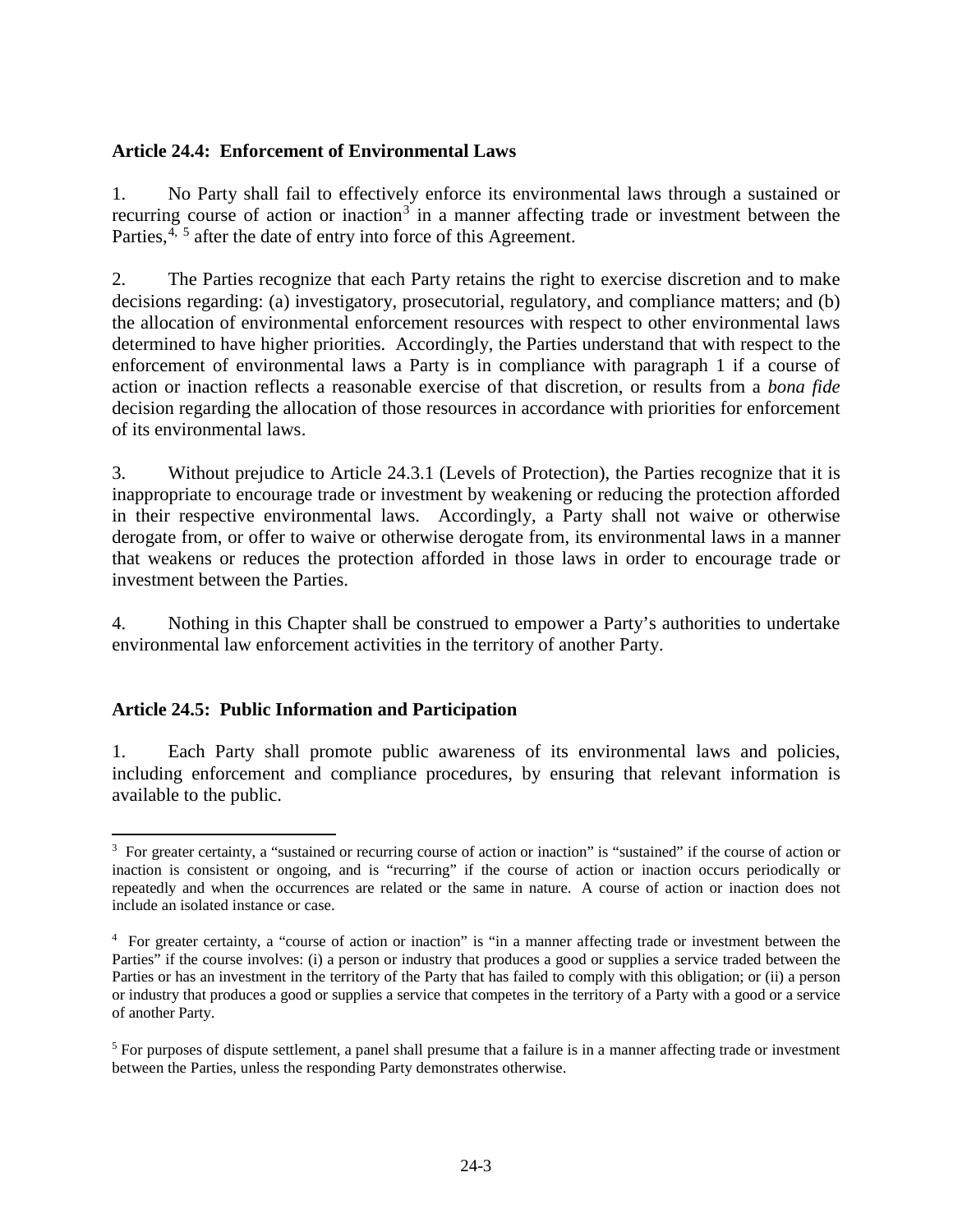2. Each Party shall provide for the receipt and consideration of written questions or comments from persons of that Party regarding its implementation of this Chapter. Each Party shall respond in a timely manner to these questions or comments in writing and in accordance with domestic procedures, and make the questions or comments and the responses available to the public, for example by posting on an appropriate public website.

3. Each Party shall make use of existing, or establish new, consultative mechanisms, for example national advisory committees, to seek views on matters related to the implementation of this Chapter. These mechanisms may include persons with relevant experience, as appropriate, including experience in business, natural resource conservation and management, or other environmental matters.

# **Article 24.6: Procedural Matters**

1. Each Party shall ensure that an interested person may request that the Party's competent authorities investigate alleged violations of its environmental laws, and that the competent authorities give those requests due consideration, in accordance with its law.

2. Each Party shall ensure that persons with a recognized interest under its law in a particular matter have appropriate access to administrative, quasi-judicial, or judicial proceedings for the enforcement of the Party's environmental laws, and the right to seek appropriate remedies or sanctions for violations of those laws.

3. Each Party shall ensure that administrative, quasi-judicial, or judicial proceedings for the enforcement of the Party's environmental laws are available under its law and that those proceedings are fair, equitable, transparent, and comply with due process of law, including the opportunity for parties to the proceedings to support or defend their respective positions. The Parties recognize that these proceedings should not be unnecessarily complicated nor entail unreasonable fees or time limits.

4. Each Party shall provide that any hearings in these proceedings are conducted by impartial and independent persons who do not have an interest in the outcome of the matter. Hearings in these proceedings shall be open to the public, except when the administration of justice otherwise requires, and in accordance with its applicable law.

5. Each Party shall provide that final decisions on the merits of the case in these proceedings are:

- (a) in writing and if appropriate state the reasons on which the decisions are based;
- (b) made available without undue delay to the parties to the proceedings and, in accordance with its law, to the public; and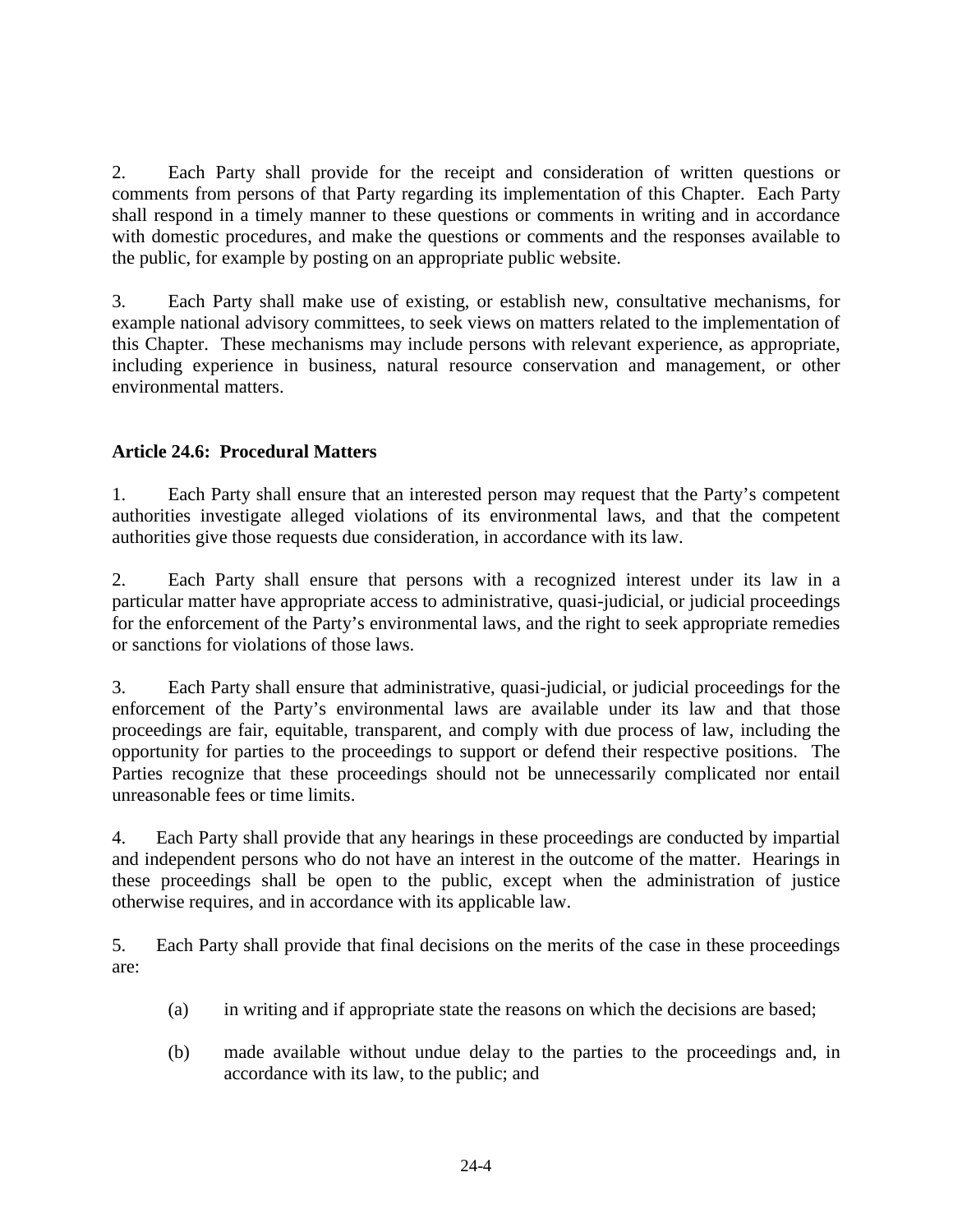(c) based on information or evidence presented by the parties or other sources, in accordance with its law.

6. Each Party shall also provide, as appropriate, that parties to these proceedings have the right, in accordance with its law, to seek review and, if warranted, correction or redetermination, of final decisions in such proceedings.

7. Each Party shall provide appropriate sanctions or remedies for violations of its environmental laws and shall ensure that it takes account of relevant factors when establishing sanctions or remedies, which may include the nature and gravity of the violation, damage to the environment, and any economic benefit derived by the violator.

## **Article 24.7: Environmental Impact Assessment**

1. Each Party shall maintain appropriate procedures for assessing the environmental impacts of proposed projects that are subject to an action by that Party's central level of government that may cause significant effects on the environment with a view to avoiding, minimizing, or mitigating adverse effects.

2. Each Party shall ensure that such procedures provide for the disclosure of information to the public and, in accordance with its law, allow for public participation.

## **Article 24.8: Multilateral Environmental Agreements[6](#page-4-0), [7](#page-4-1)**

 $\overline{\phantom{a}}$ 

1. The Parties recognize the important role that multilateral environmental agreements can play in protecting the environment and as a response of the international community to global or regional environmental problems.

2. Each Party affirms its commitment to implement the multilateral environmental agreements to which it is a party.

<span id="page-4-0"></span><sup>&</sup>lt;sup>6</sup> A violation of Article 24.8.4 must be in a manner affecting trade or investment between the Parties. For greater certainty, a failure is "in a manner affecting trade or investment between the Parties" if it involves: (i) a person or industry that produces a good or supplies a service traded between the Parties or has an investment in the territory of the Party that has failed to comply with this obligation; or (ii) a person or industry that produces a good or supplies a service that competes in the territory of a Party with a good or a service of another Party. For greater certainty, a Party's compliance with its respective obligations under a covered agreement shall only be subject to Article 24.29 (Environment Consultations) or Article 24.32 (Dispute Settlement) under this Agreement if the complaining Party is a party to the relevant covered agreement.

<span id="page-4-1"></span> $<sup>7</sup>$  For purposes of dispute settlement, a panel shall presume that a failure is in a manner affecting trade or investment</sup> between the Parties, unless the responding Party demonstrates otherwise.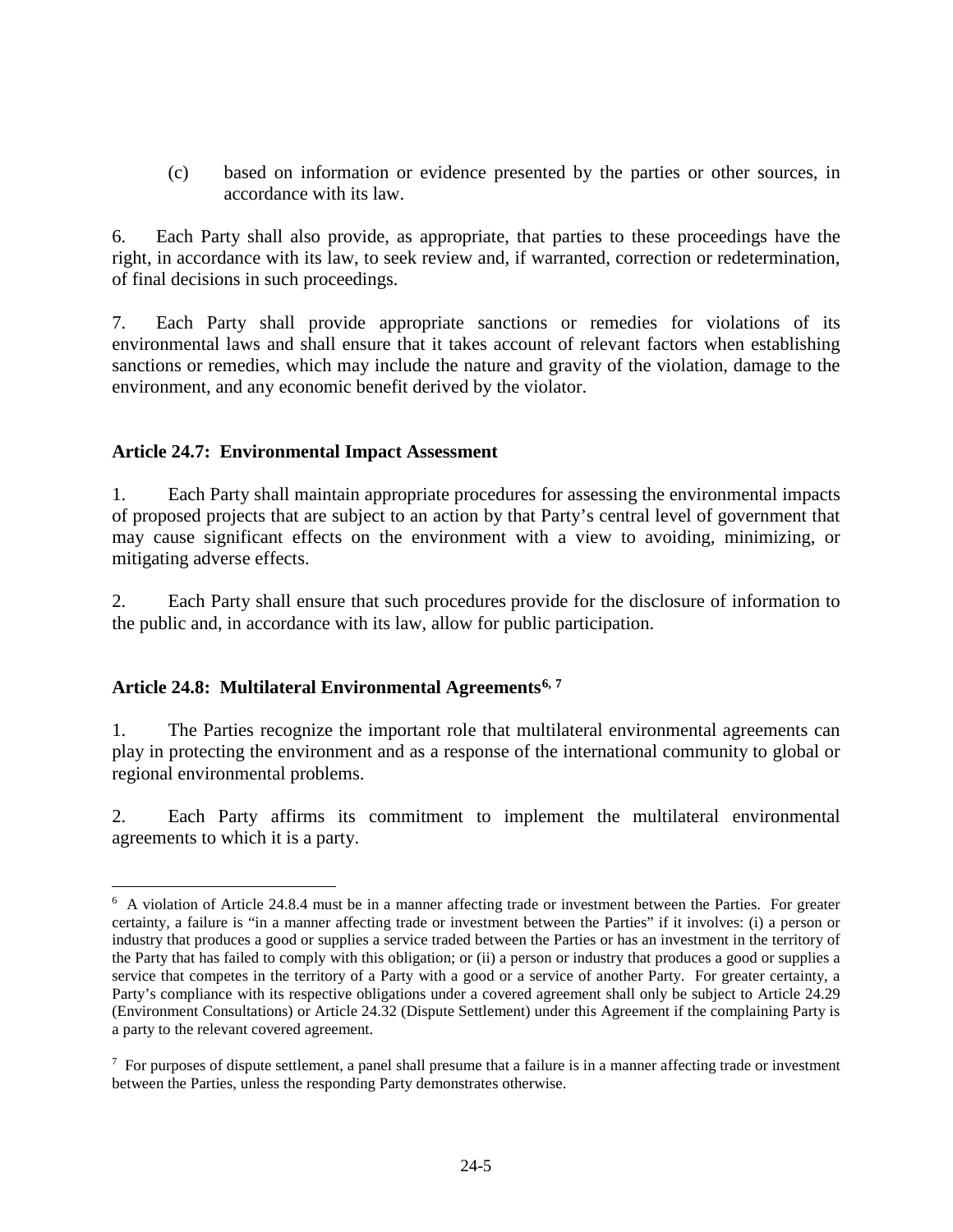3. The Parties commit to consult and cooperate as appropriate with respect to environmental issues of mutual interest, in particular trade-related issues, pertaining to relevant multilateral environmental agreements. This includes exchanging information on the implementation of multilateral environmental agreements to which a Party is party; ongoing negotiations of new multilateral environmental agreements; and, each Party's respective views on becoming a party to additional multilateral environmental agreements.

4. Each Party shall adopt, maintain, and implement laws, regulations, and all other measures necessary to fulfill its respective obligations under the following multilateral environmental agreements ("covered agreements"):[8](#page-5-0)

- (a) the Convention on International Trade in Endangered Species of Wild Fauna and Flora, done at Washington, March 3, 1973, as amended;
- (b) the Montreal Protocol on Substances that Deplete the Ozone Layer, done at Montreal, September 16, 1987, as adjusted and amended;
- (c) the Protocol of 1978 Relating to the International Convention for the Prevention of Pollution from Ships, 1973, done at London, February 17, 1978, as amended;
- (d) the Convention on Wetlands of International Importance Especially as Waterfowl Habitat, done at Ramsar, February 2, 1971, as amended;
- (e) the Convention on the Conservation of Antarctic Marine Living Resources, done at Canberra, May 20, 1980;
- (f) the International Convention for the Regulation of Whaling, done at Washington, December 2, 1946; and
- (g) the Convention for the Establishment of an Inter-American Tropical Tuna Commission, done at Washington, May 31, 1949.

5. Pursuant to Article 34.3 (Amendments), the Parties may agree in writing to modify paragraph 4 to include any amendment to an agreement referred to therein, and any other environmental or conservation agreement.

## **Article 24.9: Protection of the Ozone Layer**

l

1. The Parties recognize that emissions of certain substances can significantly deplete and otherwise modify the ozone layer in a manner that is likely to result in adverse effects on human

<span id="page-5-0"></span><sup>&</sup>lt;sup>8</sup> For purposes of this paragraph: (1) "covered agreements" shall encompass the multilateral environmental agreements provided herein and those existing or future protocols, amendments, annexes, and adjustments under the relevant agreement to which the Party is party; and (2) a Party's "obligations" shall be interpreted to reflect, *inter alia,* existing and future reservations, exemptions, and exceptions applicable to it under the relevant agreement.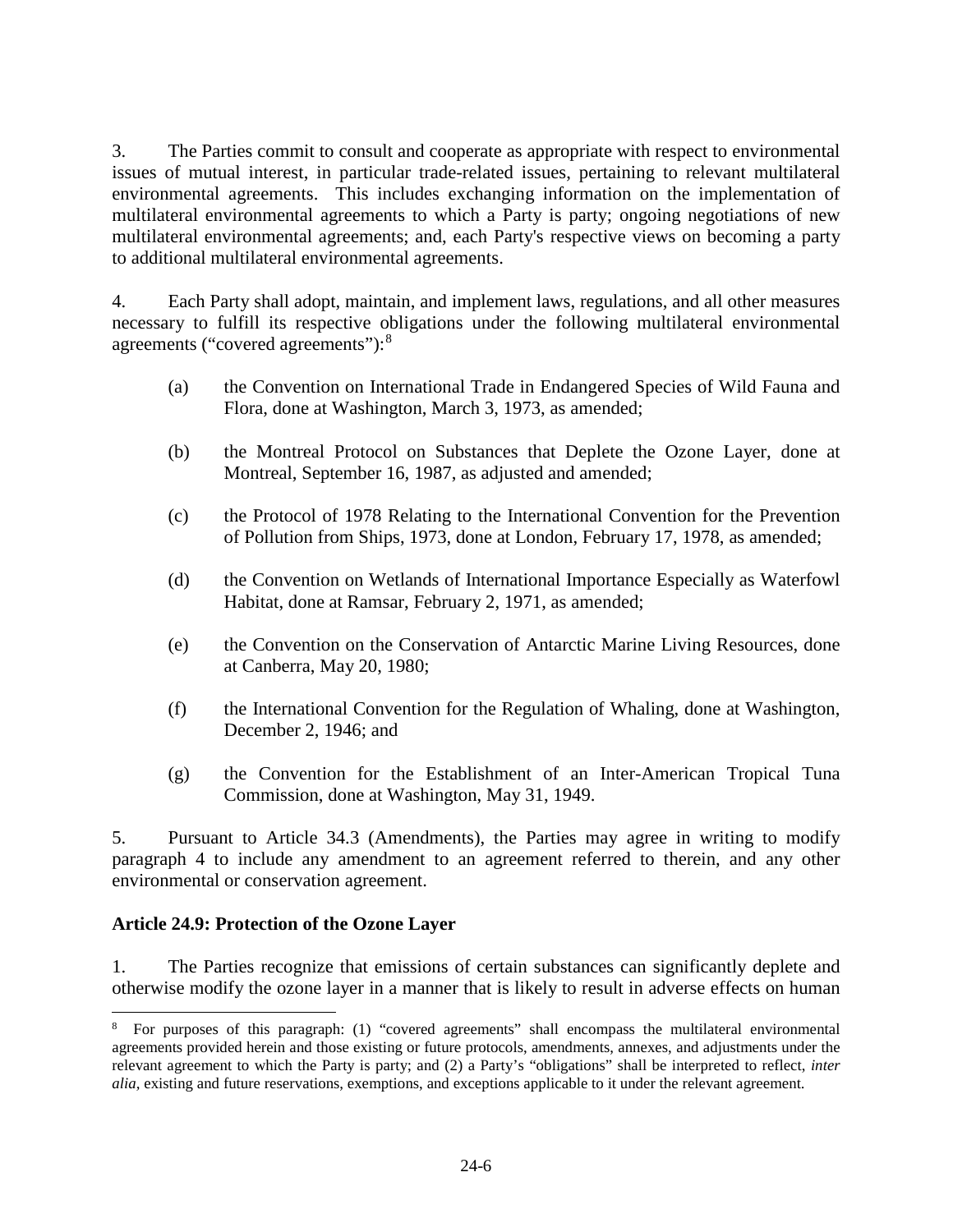health and the environment. Accordingly, each Party shall take measures to control the production and consumption of, and trade in, substances controlled by the Montreal Protocol.<sup>[9,](#page-6-0) [10](#page-6-1),</sup> [11,](#page-6-2) [12](#page-6-3)

2. The Parties also recognize the importance of public participation and consultation, in accordance with their respective law or policy, in the development and implementation of measures concerning the protection of the ozone layer. Each Party shall make publicly available appropriate information about its programs and activities, including cooperative programs that are related to ozone layer protection.

3. Consistent with Article 24.25 (Environmental Cooperation), the Parties shall cooperate to address matters of mutual interest related to such substances. Cooperation may include, exchanging information and experiences in areas related to:

- (a) environmentally friendly alternatives to such substances;
- (b) refrigerant management practices, policies and programs;
- (c) methodologies for stratospheric ozone measurements; and
- (d) combatting illegal trade in such substances.

<span id="page-6-0"></span>l <sup>9</sup> For greater certainty, this provision pertains to substances controlled by the *Montreal Protocol on Substances that Deplete the Ozone Layer*, done at Montreal, September 16, 1987 (Montreal Protocol), and any existing and future amendments to the Montreal Protocol to which the Parties are parties.

<span id="page-6-1"></span><sup>&</sup>lt;sup>10</sup> A Party shall be deemed in compliance with this provision if it maintains the measure or measures listed in Annex 24-A implementing its obligations under the Montreal Protocol or adopts any subsequent measure or measures that provide an equivalent or higher level of environmental protection as the measure or measures listed.

<span id="page-6-2"></span> $11$  If compliance with this provision is not established pursuant to footnote 10, a violation of this provision must be in a manner affecting trade or investment between the Parties. For greater certainty, a failure is "in a manner affecting trade or investment between the Parties" if it involves: (i) a person or industry that produces a good or supplies a service traded between the Parties or has an investment in the territory of the Party that has failed to comply with this obligation; or (ii) a person or industry that produces a good or supplies a service that competes in the territory of a Party with a good or a service of another Party.

<span id="page-6-3"></span> $12$  For purposes of dispute settlement, a panel shall presume that a failure is in a manner affecting trade or investment between the Parties, unless the responding Party demonstrates otherwise.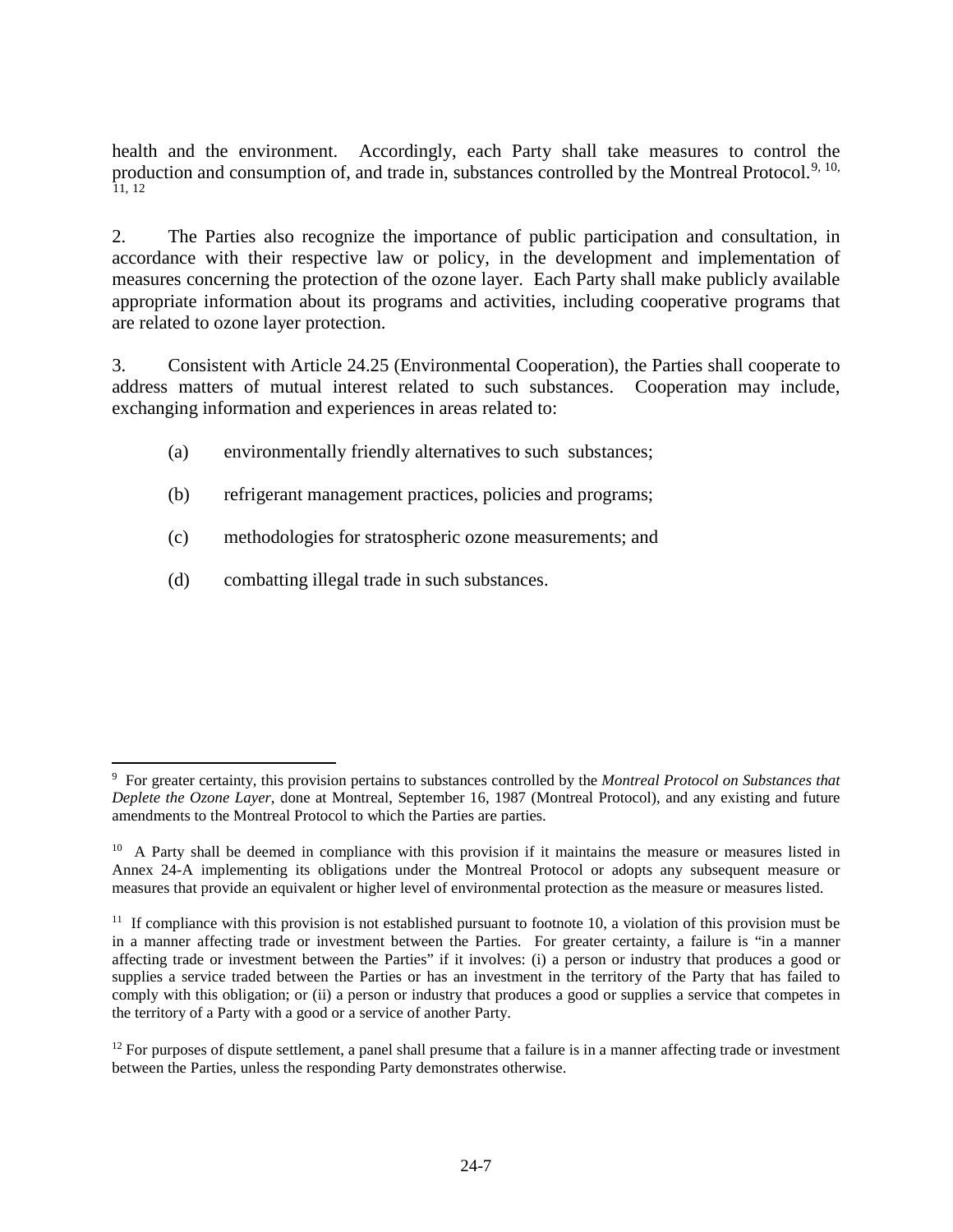#### **Article 24.10: Protection of the Marine Environment from Ship Pollution**

1. The Parties recognize the importance of protecting and preserving the marine environment. To that end, each Party shall take measures to prevent the pollution of the marine environment from ships.<sup>[13](#page-7-0), [14,](#page-7-1) [15,](#page-7-2) [16](#page-7-3)</sup>

2. The Parties also recognize the importance of public participation and consultation, in accordance with their respective law or policy, in the development and implementation of measures to prevent the pollution of the marine environment from ships. Each Party shall make publicly available appropriate information about its programs and activities, including cooperative programs, that are related to the prevention of pollution of the marine environment from ships.

3. Consistent with Article 24.25 (Environmental Cooperation), the Parties shall cooperate to address matters of mutual interest with respect to pollution of the marine environment from ships. Areas of cooperation may include:

- (a) accidental pollution from ships;
- (b) pollution from routine operations of ships;
- (c) deliberate pollution from ships;
- (d) development of technologies to minimise ship-generated waste;
- (e) emissions from ships;

l

<span id="page-7-1"></span><sup>14</sup> A Party shall be deemed in compliance with this provision if it maintains the measure or measures listed in Annex 24-B implementing its obligations under MARPOL Convention, or adopts any subsequent measure or measures that provide an equivalent or higher level of environmental protection as the measure or measures listed.

<span id="page-7-2"></span><sup>15</sup> If compliance with this provision is not established pursuant to footnote 14, a violation of this provision must be in a manner affecting trade or investment between the Parties. For greater certainty, a failure is "in a manner affecting trade or investment between the Parties" if it involves: (i) a person or industry that produces a good or supplies a service traded between the Parties or has an investment in the territory of the Party that has failed to comply with this obligation; or (ii) a person or industry that produces a good or supplies a service that competes in the territory of a Party with a good or a service of another Party.

<span id="page-7-0"></span><sup>13</sup> For greater certainty, this provision pertains to pollution regulated by the *International Convention for the Prevention of Pollution from Ships*, done at London, November 2, 1973, as modified by the *Protocol of 1978 relating to the International Convention for the Prevention of Pollution from Ships*, done at London, February 17, 1978, and the *Protocol of 1997 to Amend the International Convention for the Prevention of Pollution from Ships, 1973 as Modified by the Protocol of 1978 relating thereto*, done at London, September 26, 1997 (MARPOL Convention), and any existing and future amendments to the MARPOL Convention, to which the Parties are parties.

<span id="page-7-3"></span><sup>&</sup>lt;sup>16</sup> For purposes of dispute settlement, a panel shall presume that a failure is in a manner affecting trade or investment between the Parties, unless the responding Party demonstrates otherwise.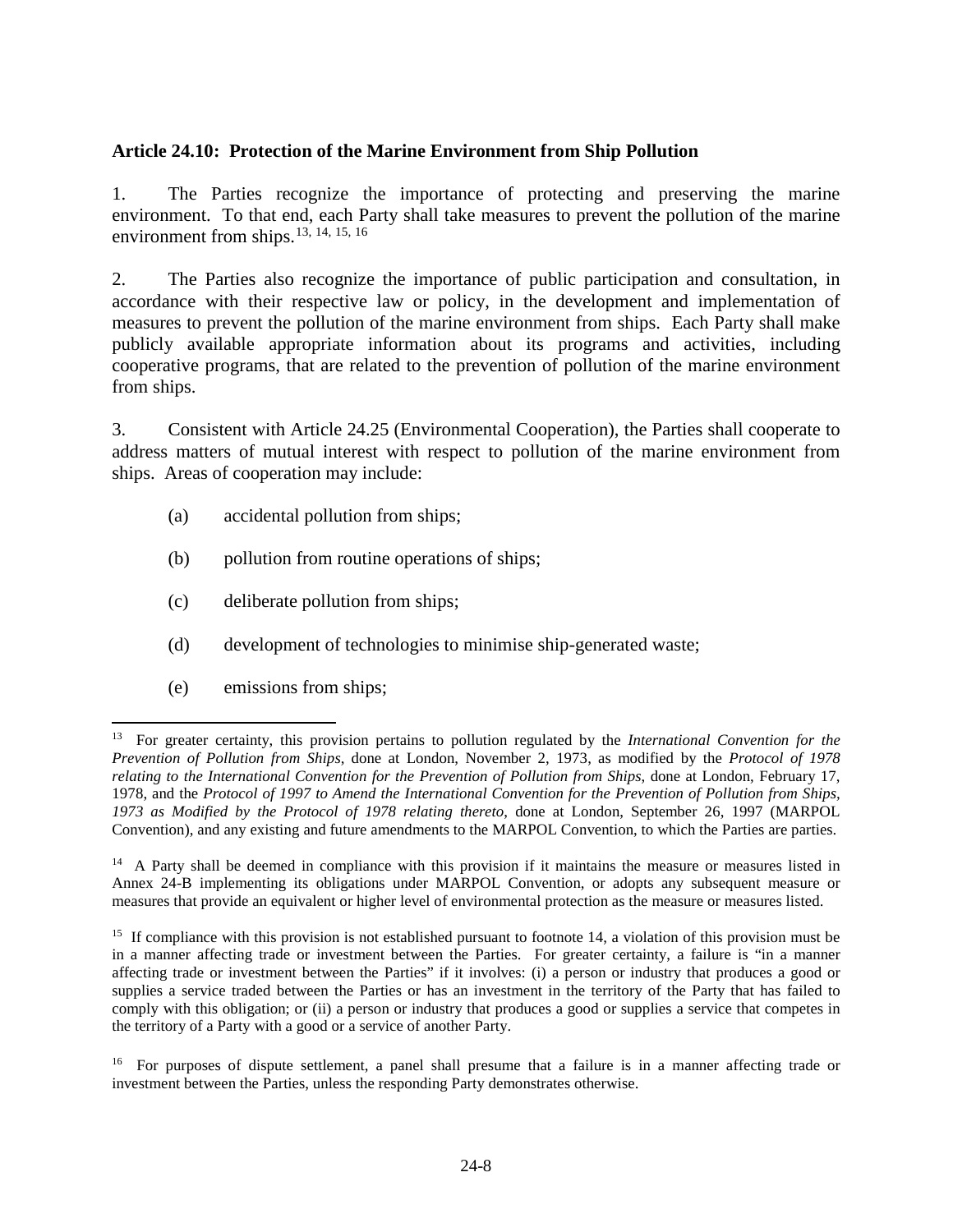- (f) adequacy of port waste reception facilities;
- (g) increased protection in special geographic areas; and
- (h) enforcement measures including notifications to flag States and, as appropriate, by port States.

## **Article 24.11: Air Quality**

1. The Parties recognize that air pollution is a serious threat to public health, ecosystem integrity, and sustainable development and contributes to other environmental problems; and note that reducing certain air pollutants can provide multiple benefits.

2. Noting that air pollution can travel long distances and impact each Party's ability to achieve its air quality objectives, the Parties recognize the importance of reducing both domestic and transboundary air pollution, and that cooperation can be beneficial in achieving these objectives.

3. The Parties further recognize the importance of public participation and transparency in the development and implementation of measures to prevent air pollution and in ensuring access to air quality data. Accordingly, each Party shall make air quality data and information about its associated programs and activities publicly available in accordance with Article 32.7 (Disclosure of Information), and shall seek to ensure these data and information are easily accessible and understandable to the public.

4. The Parties recognize the value of harmonizing air quality monitoring methodologies.

5. The Parties recognize the importance of international agreements and other efforts to improve air quality and control air pollutants, including those that have the potential for longrange transport.

6. Recognizing that the Parties have made significant progress to address air pollution in other fora, and consistent with Article 24.25 (Environmental Cooperation), the Parties shall cooperate to address matters of mutual interest with respect to air quality. Cooperation may include exchanging information and experiences in areas related to:

- (a) ambient air quality planning;
- (b) modeling and monitoring, including spatial distribution of main sources and their emissions;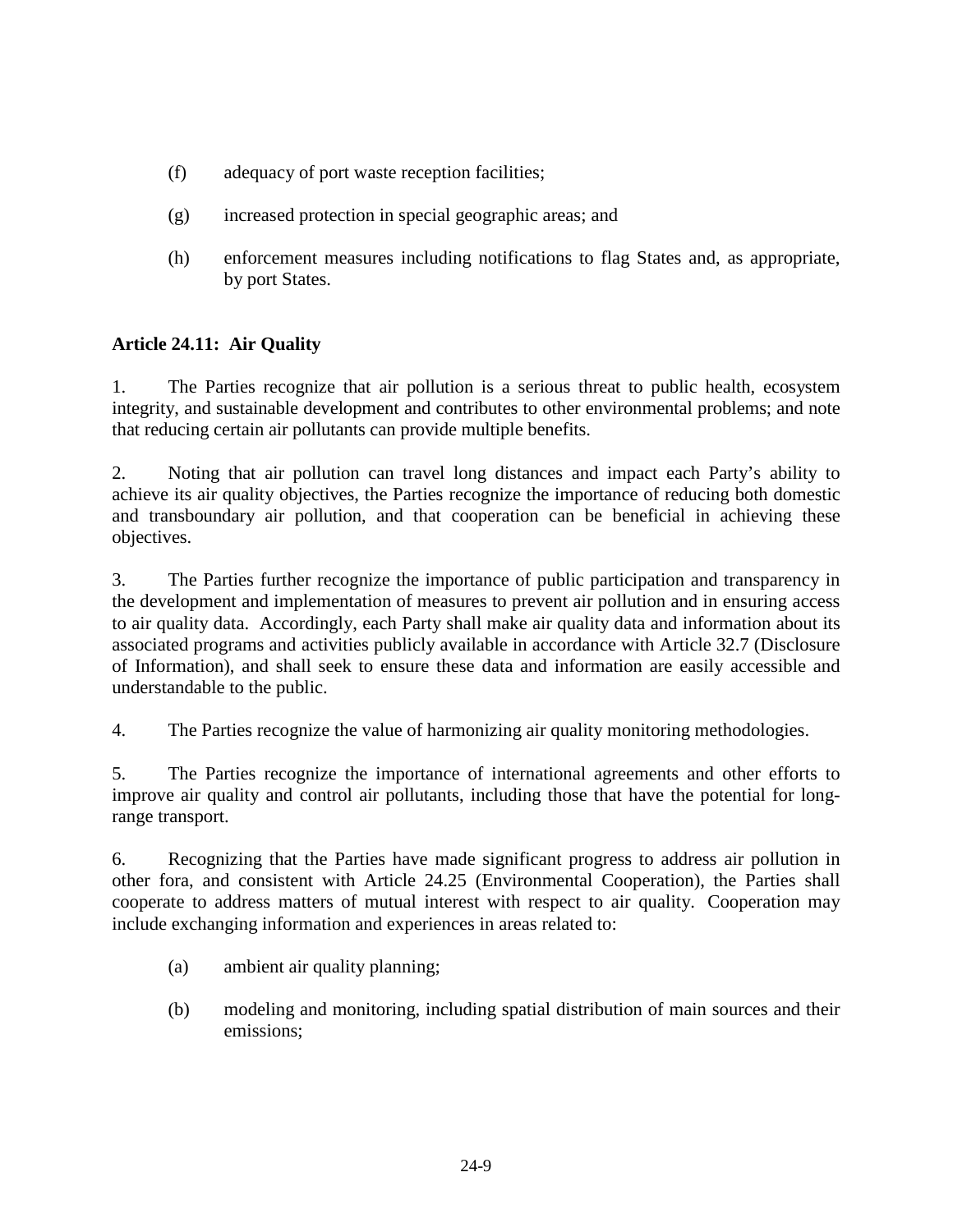- (c) measurement and inventory methodologies for air quality and emissions' measurements; and
- (d) reduction, control, and prevention technologies and practices.

### **Article 24.12: Marine Litter**

1. The Parties recognize the importance of taking action to prevent and reduce marine litter, including plastic litter and microplastics, in order to preserve human health and marine and coastal ecosystems, prevent the loss of biodiversity, and mitigate marine litter's costs and impacts.

2. Recognizing the global nature of the challenge of marine litter, each Party shall take measures to prevent and reduce marine litter.

3. Recognizing that the Parties are taking action to address marine litter in other fora, consistent with Article 24.25 (Environmental Cooperation), the Parties shall cooperate to address matters of mutual interest with respect to combatting marine litter, such as addressing land and sea-based pollution, promoting waste management infrastructure, and advancing efforts related to abandoned, lost, or otherwise discarded fishing gear.

## **Article 24.13: Corporate Social Responsibility and Responsible Business Conduct**

1. The Parties recognize the importance of promoting corporate social responsibility and responsible business conduct.

2. Each Party shall encourage enterprises organized or constituted under its laws, or operating in its territory, to adopt and implement voluntary best practices of corporate social responsibility that are related to the environment, such as those in internationally recognized standards and guidelines that have been endorsed or are supported by that Party, to strengthen coherence between economic and environmental objectives.

#### **Article 24.14: Voluntary Mechanisms to Enhance Environmental Performance**

1. The Parties recognize that flexible, voluntary mechanisms, for example, voluntary auditing and reporting, market-based mechanisms, voluntary sharing of information and expertise, and public-private partnerships, can contribute to the achievement and maintenance of high levels of environmental protection and complement domestic regulatory measures. The Parties also recognize that those mechanisms should be designed in a manner that maximizes their environmental benefits and avoids the creation of unnecessary barriers to trade.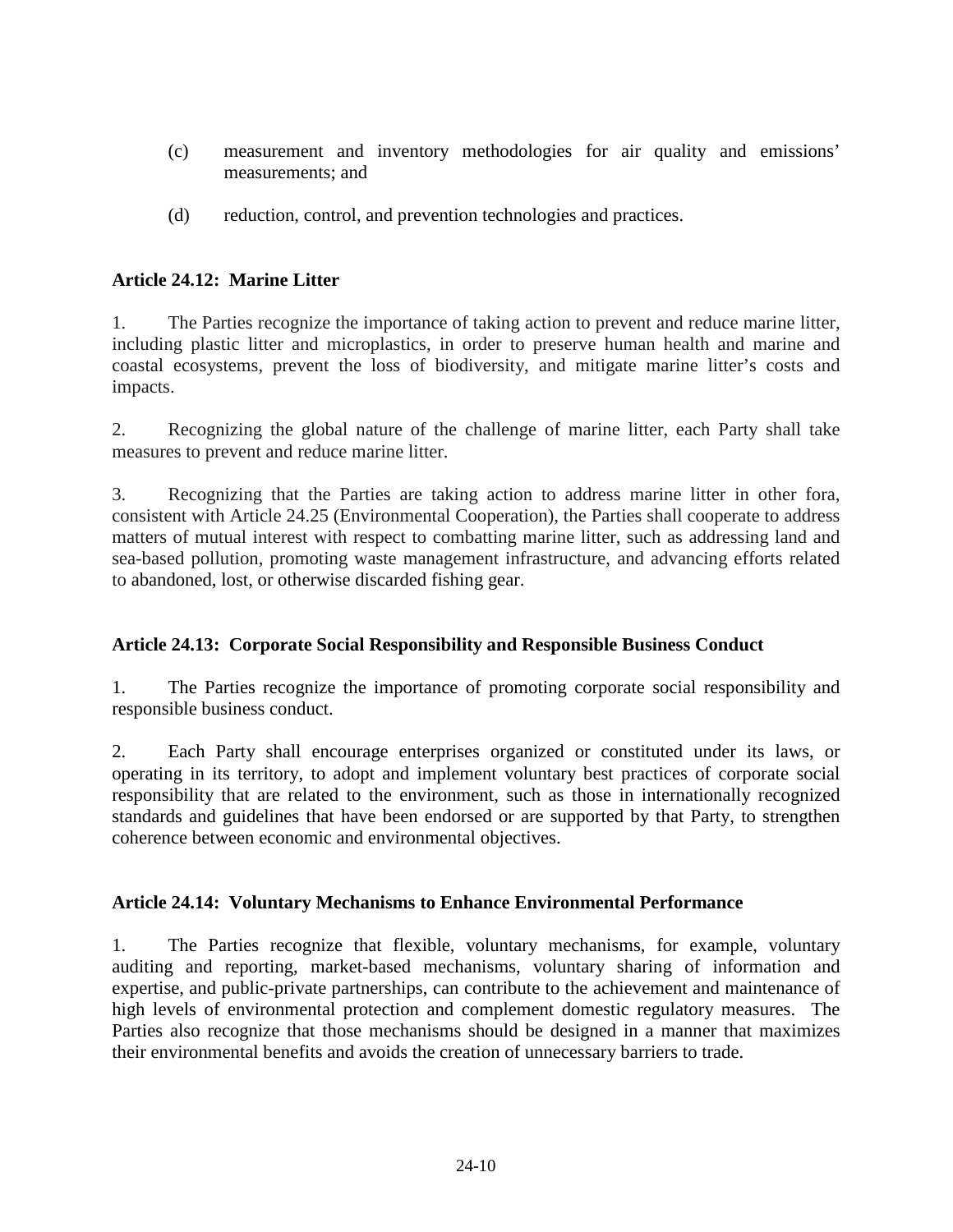2. Therefore, in accordance with its laws, regulations, or policies and to the extent it considers appropriate, each Party shall encourage:

- (a) the use of flexible, voluntary mechanisms to protect the environment and natural resources, such as through the conservation and sustainable use of those resources, in its territory; and
- (b) its relevant authorities, private sector, non-governmental organizations, and other interested persons involved in the development of criteria used to evaluate environmental performance, with respect to these voluntary mechanisms, to continue to develop and improve such criteria.

3. Further, if private sector entities or non-governmental organizations develop voluntary mechanisms for the promotion of products based on their environmental qualities, each Party should encourage those entities and organizations to develop voluntary mechanisms that, among other things:

- (a) are truthful, are not misleading, and take into account relevant scientific and technical information;
- (b) are based on relevant international standards, recommendations, guidelines, or best practices, as appropriate;
- (c) promote competition and innovation; and
- (d) do not treat a product less favorably on the basis of origin.

## **Article 24.15: Trade and Biodiversity**

1. The Parties recognize the importance of conservation and sustainable use of biological diversity, as well as the ecosystem services it provides, and their key role in achieving sustainable development.

2. Accordingly, each Party shall promote and encourage the conservation and sustainable use of biological diversity, in accordance with its law or policy.

3. The Parties recognize the importance of respecting, preserving, and maintaining knowledge and practices of indigenous peoples and local communities embodying traditional lifestyles that contribute to the conservation and sustainable use of biological diversity.

4. The Parties recognize the importance of facilitating access to genetic resources within their respective national jurisdictions, consistent with each Party's international obligations. The Parties further recognize that some Parties may require, through national measures, prior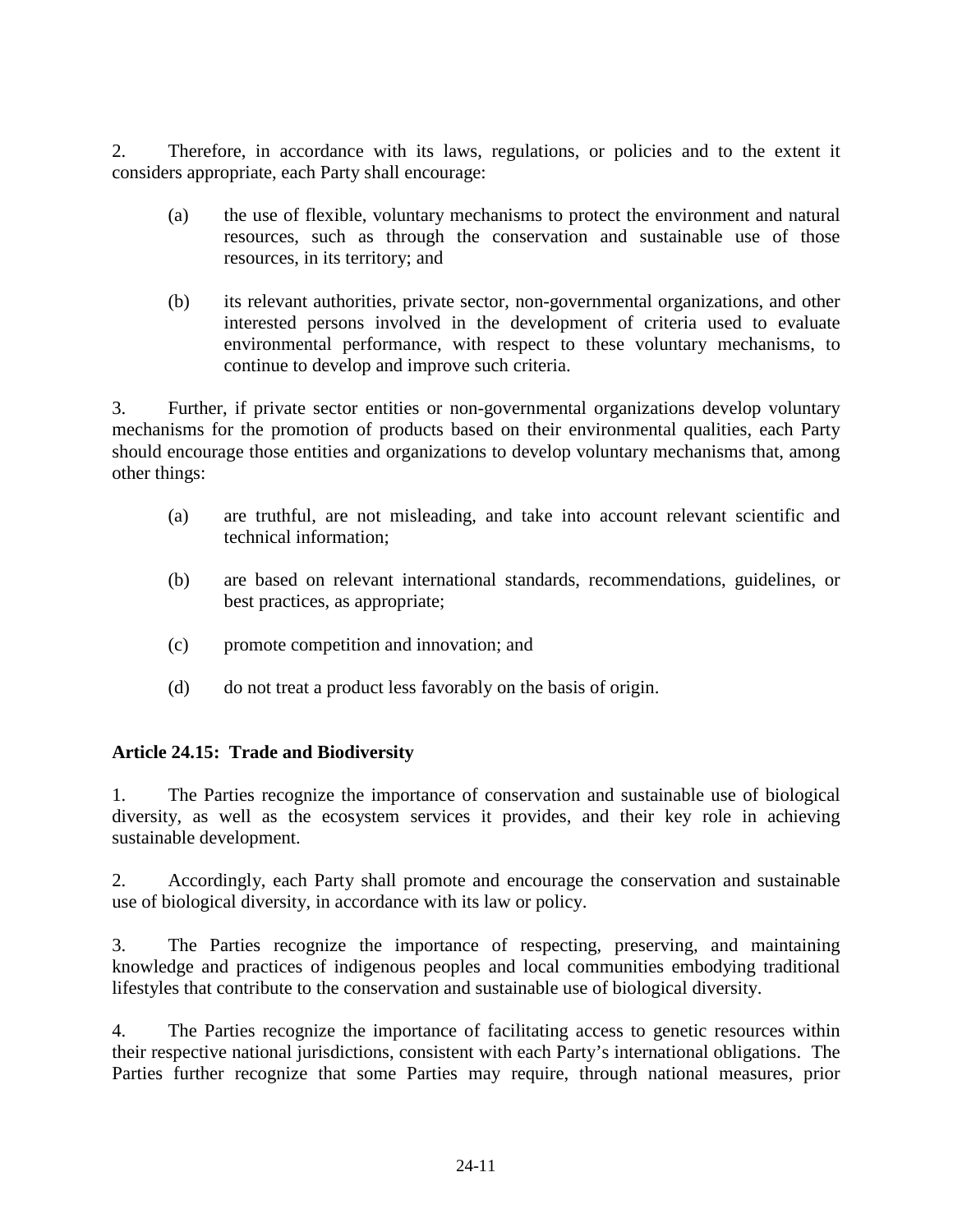informed consent to access such genetic resources in accordance with national measures and, if access is granted, the establishment of mutually agreed terms, including with respect to sharing of benefits from the use of such genetic resources, between users and providers.

5. The Parties also recognize the importance of public participation and consultation, in accordance with their respective law or policy, in the development and implementation of measures concerning the conservation and sustainable use of biological diversity. Each Party shall make publicly available information about its programs and activities, including cooperative programs, related to the conservation and sustainable use of biological diversity.

6. Consistent with Article 24.25 (Environmental Cooperation), the Parties shall cooperate to address matters of mutual interest. Cooperation may include exchanging information and experiences in areas related to:

- (a) the conservation and sustainable use of biological diversity;
- (b) mainstreaming conservation and sustainable use of biological diversity across relevant sectors;
- (c) the protection and maintenance of ecosystems and ecosystem services; and
- (d) access to genetic resources and the sharing of benefits arising from their utilization.

# **Article 24.16: Invasive Alien Species**

1. The Parties recognize that the movement of terrestrial and aquatic invasive alien species across borders through trade-related pathways can adversely affect the environment, economic activities and development, and human health. The Parties also recognize that the prevention, detection, control and, when possible, eradication, of invasive alien species are critical strategies for managing those adverse impacts.

2. Accordingly, the Environment Committee established under Article 24.26.2 (Environment Committee and Contact Points) shall coordinate with the Committee on Sanitary and Phytosanitary Measures established under Article 9.17 (Committee on Sanitary and Phytosanitary Measures) to identify cooperative opportunities to share information and management experiences on the movement, prevention, detection, control, and eradication of invasive alien species, with a view to enhancing efforts to assess and address the risks and adverse impacts of invasive alien species.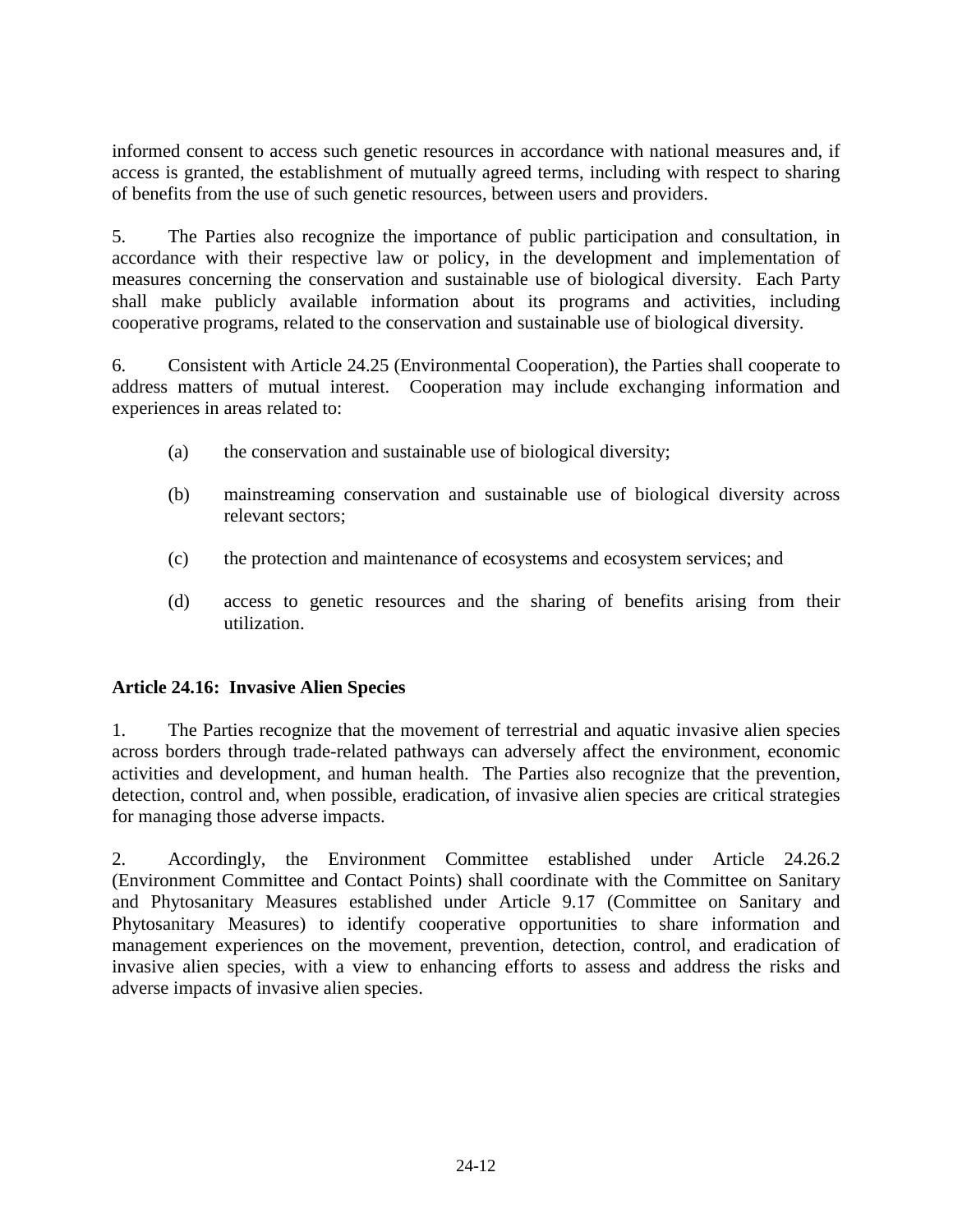### Article 24.[17](#page-12-0): Marine Wild Capture Fisheries<sup>17</sup>

1. The Parties acknowledge their role as major consumers, producers, and traders of fisheries products and the importance of the marine fisheries sectors to their development and to the livelihoods of fishing communities, including those engaged in artisanal, small scale, and indigenous fisheries. The Parties also recognize the need for individual and collective action within international fora to address the urgent resource problems resulting from overfishing and unsustainable utilization of fisheries resources.

2. Accordingly, the Parties recognize the importance of taking measures aimed at the conservation and the sustainable management of fisheries and the contribution of those measures to providing environmental, economic and social opportunities for present and future generations. The Parties also recognize the importance of promoting and facilitating trade in sustainably managed and legally harvested fish and fish products, while ensuring that trade in these products is not subject to unnecessary or unjustifiable barriers to trade, given the negative effect that such barriers can have on the well-being of their communities who depend upon the fishing industry for their livelihood.

3. If an importing Party is considering adopting trade restrictive measures for fish or fish products in order to protect or conserve fish or other marine species, the Parties recognize the importance that these measures be:<sup>[18](#page-12-1)</sup>

- (a) based on the best scientific evidence available, as applicable, that establish a connection between the products affected by the measure and the species being protected or conserved;
- (b) tailored to the conservation objective; and
- (c) implemented after the importing Party has:

 $\overline{a}$ 

- (i) consulted with the exporting Party, in an effort to resolve the issue cooperatively; and
- (ii) provided a reasonable opportunity for the exporting Party to take appropriate measures to address the issue.

4. The Parties shall cooperate with, and, if appropriate, in, Regional Fisheries Management Organizations (RFMOs) and Regional Fisheries Management Arrangements (RFMAs), in which

<span id="page-12-0"></span><sup>&</sup>lt;sup>17</sup> For greater certainty, Article 24.17 (Marine Wild Capture Fisheries), Article 24.18 (Sustainable Fisheries Management), Article 24.19 (Conservation of Marine Species), Article 24.20 (Fisheries Subsidies), and Article 24.21 (Illegal, Unreported, and Unregulated (IUU) Fishing) do not apply with respect to aquaculture.

<span id="page-12-1"></span><sup>&</sup>lt;sup>18</sup> For greater certainty, this paragraph is without prejudice to any rights or obligations of the Parties relating to the adoption or application of trade restrictive measures for fish and fish products.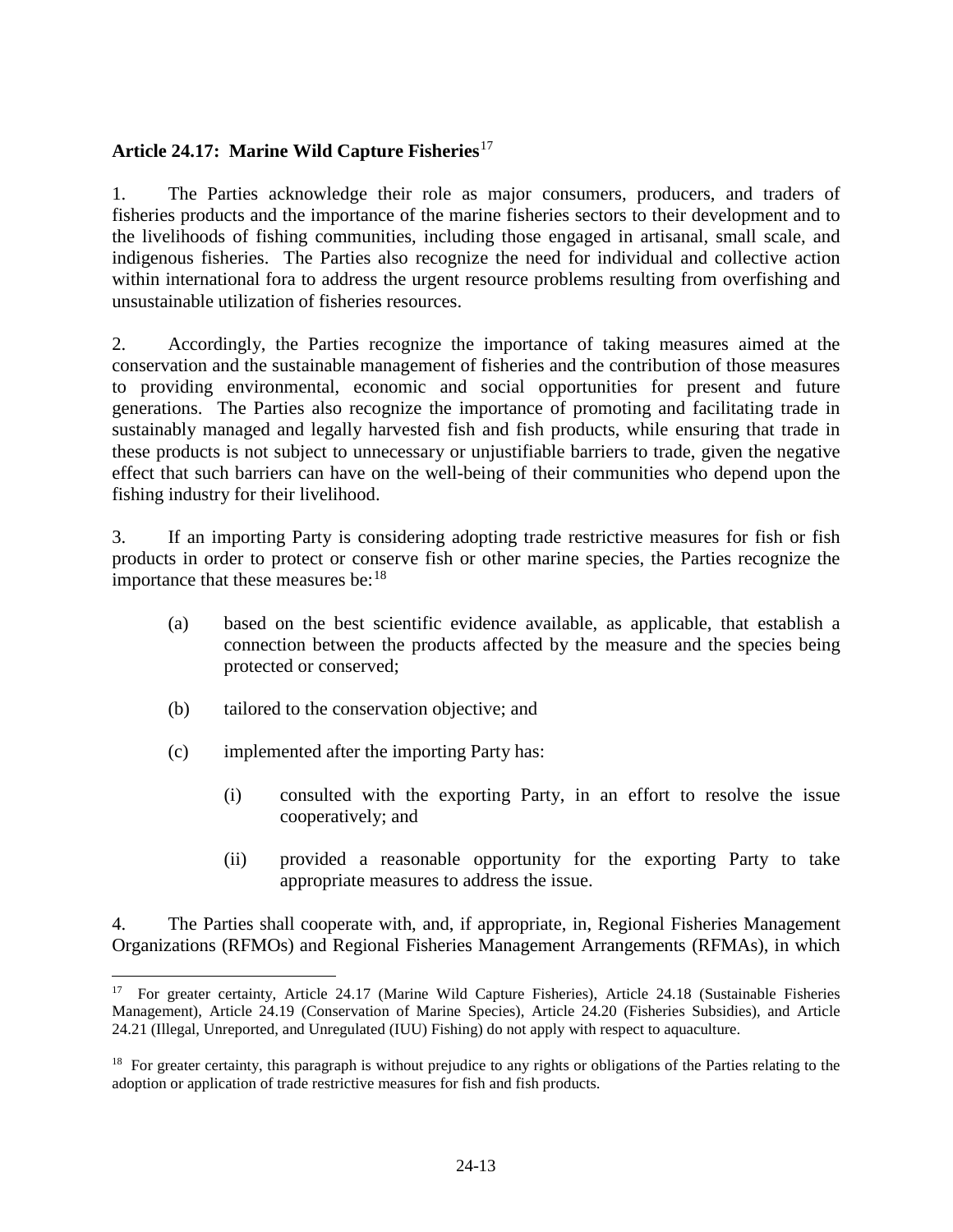the Parties are members, observers, or cooperating non-contracting parties, with the aim of achieving good governance, including by advocating for science-based decisions and compliance with those decisions in these organizations and arrangements.

#### **Article 24.18: Sustainable Fisheries Management**

1. In furtherance of the objectives of conservation and sustainable management, each Party shall seek to operate a fisheries management system that regulates marine wild capture fishing and that is designed to:

- (a) prevent overfishing and overcapacity through appropriate measures, such as limited entry, time, area, and other restrictions, and the setting and enforcement of catch or effort limits;
- (b) reduce bycatch of non-target species and juveniles, including through the regulation of, and implementation of measures associated with, fishing gear and methods that result in bycatch and the regulation of fishing in areas where bycatch is likely to occur;
- (c) promote the recovery of overfished stocks for all marine fisheries in which that Party's persons conduct fishing activities; and
- (d) protect marine habitat by cooperating, as appropriate, to prevent or mitigate significant adverse impacts from fishing.
- 2. Further, each Party shall adopt or maintain measures:

l

- (a) to prevent the use of poisons and explosives for the purpose of commercial fish harvesting; and
- (b) designed to prohibit the practice of shark finning.

3. Each Party shall base its fisheries management system on the best scientific evidence available and on internationally recognized best practices for fisheries management and conservation as reflected in the relevant provisions of international instruments aimed at ensuring the sustainable use and conservation of marine species.<sup>[19](#page-13-0)</sup>

<span id="page-13-0"></span><sup>&</sup>lt;sup>19</sup> These instruments include, as they may apply, the *United Nations Convention on Law of the Sea* (UNCLOS), done at Montego Bay, December 10, 1982; the *United Nations Agreement for the Implementation of the Provisions of the United Nations Convention on the Law of the Sea of December 1982 relating to the Conservation and Management of Straddling Fish Stocks and Highly Migratory Fish Stocks*, done at New York, December 4, 1995 (UN Fish Stocks Agreement); the *FAO Code of Conduct for Responsible Fisheries*; the *1993 FAO Agreement to Promote Compliance with International Conservation and Management Measures by Fishing Vessels on the High Seas* (Compliance Agreement), done at Rome, November 24, 1993; the *2001 FAO International Plan of Action to*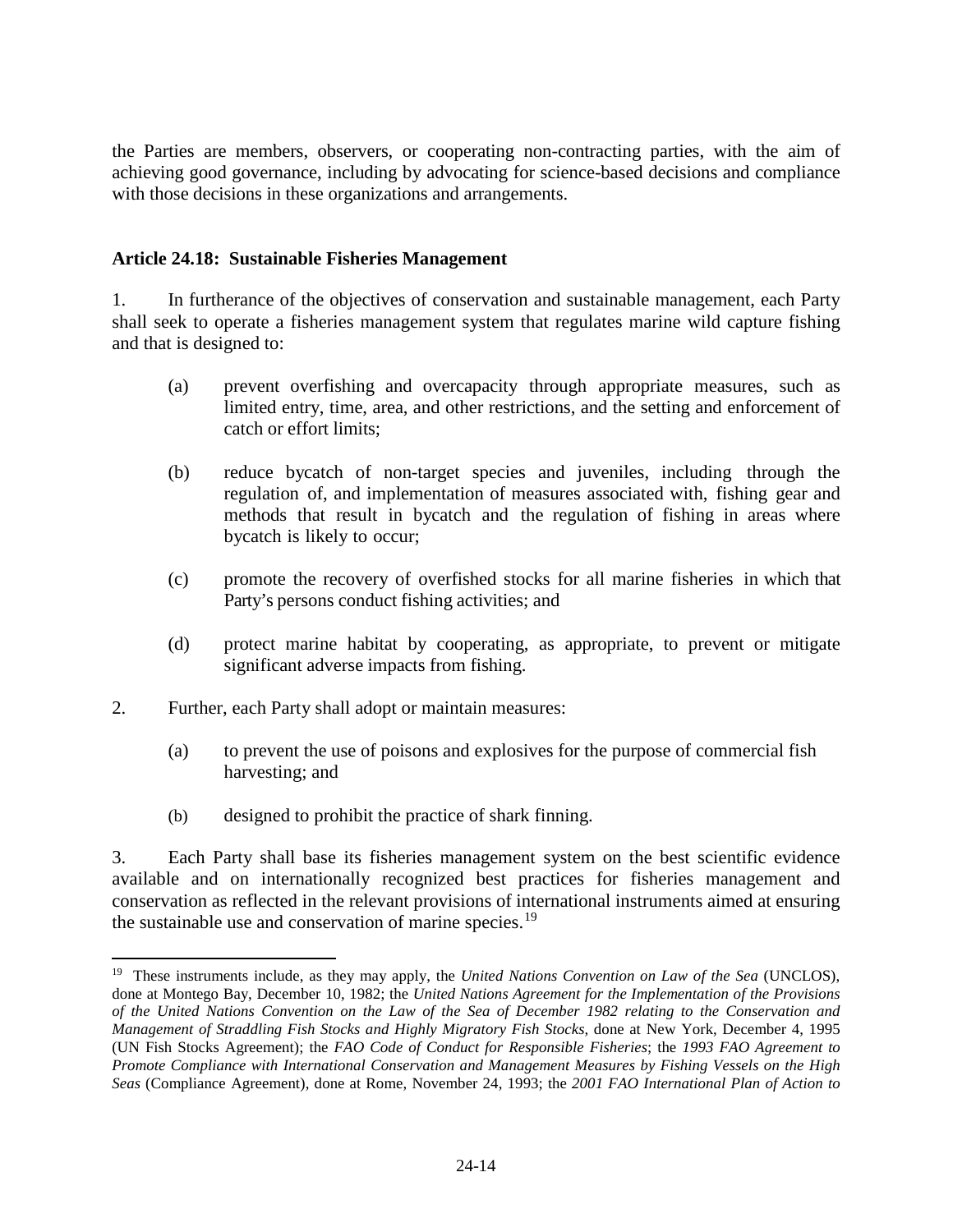#### **Article 24.19: Conservation of Marine Species**

l

1. Each Party shall promote the long-term conservation of sharks, sea turtles, seabirds, and marine mammals through the implementation and effective enforcement of conservation and management measures. Such measures shall include:

- (a) studies and assessments of the impact of fisheries operations on non-target species and their marine habitats, including through collection of species-specific data for non-target species and estimates of their bycatch, as appropriate;
- (b) gear-specific studies and data collection on impacts on non-target species and on the efficacy of management measures to reduce those adverse impacts, as appropriate;
- (c) measures to avoid, mitigate, or reduce bycatch of non-target species in fisheries, including appropriate measures pertaining to the use of bycatch mitigation devices, modified gear, or other techniques to reduce the impact of fishing operations on these species; and
- (d) cooperation on national and regional bycatch reduction measures, such as measures applicable to commercial fisheries pertaining to transboundary stocks of non-target species.

2. Each Party shall prohibit the killing of great whales<sup>[20](#page-14-0)</sup> for commercial purposes unless authorized in a multilateral treaty to which the Party is a party. $2<sup>1</sup>$ 

*Prevent, Deter, and Eliminate Illegal, Unreported, and Unregulated Fishing* (IUU IPOA), adopted at Rome, February 23, 2001; and the *2009 Agreement on Port State Measures to Prevent, Deter, and Eliminate IUU Fishing* (Port State Measures Agreement), done at Rome, November 22, 2009.

<span id="page-14-0"></span><sup>20</sup> Great whales are the following 16 species: *Balaena mysticetus, Eubalaena glacialis, Eubalaena japonica, Eubalaena australis, Eschrichtius robustus, Balaenoptera musculus, Balaenoptera physalus, Balaenoptera borealis, Balaenoptera edeni, Balaenoptera acutorostrata, Balaenoptera bonaerensis, Balaenoptera omurai, Megaptera novaeangliae, Caperea marginata, Physeter macrocephalus,* and *Hyperoodon ampullatus.*

<span id="page-14-1"></span><sup>&</sup>lt;sup>21</sup> For greater certainty, the Parties understand that paragraph 2 does not apply to whaling by indigenous peoples in accordance with a Party's law, including for Canada the legal obligations recognized and affirmed by section 35 of the *Constitution Act, 1982* or those set out in self-government agreements between a central or regional level of government and indigenous peoples.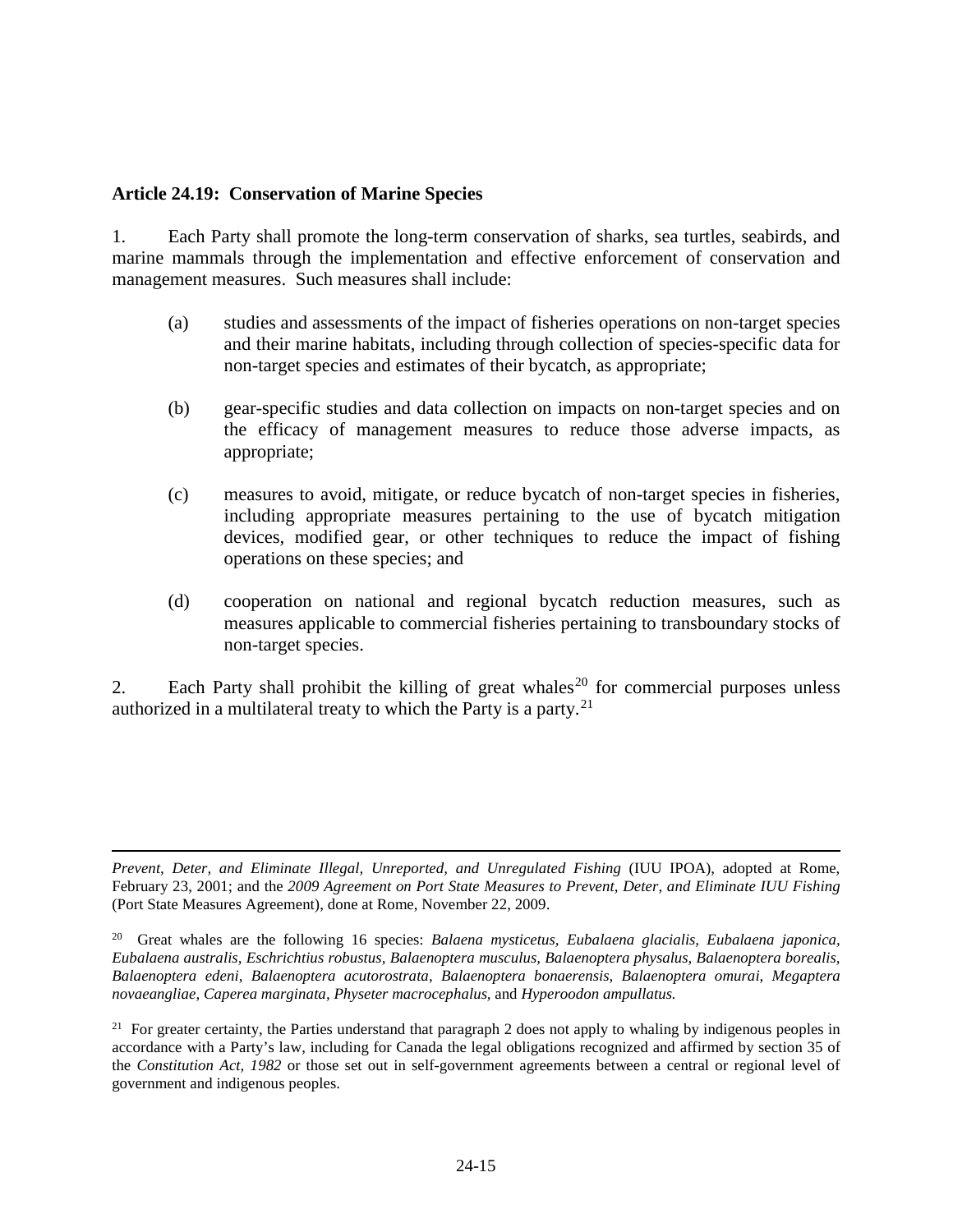#### **Article 24.20: Fisheries Subsidies**

1. The Parties recognize that the implementation of a fisheries management system that is designed to prevent overfishing and overcapacity and to promote the recovery of overfished stocks must include the control, reduction, and eventual elimination of all subsidies that contribute to overfishing and overcapacity. To that end, no Party shall grant or maintain any of the following subsidies<sup>[22](#page-15-0)</sup> within the meaning of Article 1.1 of the SCM Agreement that are specific within the meaning of Article 2 of the SCM Agreement:

- (a) subsidies provided to a fishing vessel<sup>[23](#page-15-1)</sup> or operator<sup>[24](#page-15-2)</sup> while listed for IUU fishing<sup>[25](#page-15-3)</sup> by the flag State, the subsidizing Party, or a relevant RFMO or RFMA in accordance with the rules and procedures of that organization or arrangement and in conformity with international law; and
- (b) subsidies for fishing<sup>[26](#page-15-4)</sup> that negatively affect<sup>[27](#page-15-5)</sup> fish stocks that are in an overfished<sup>[28](#page-15-6)</sup> condition.

2. Subsidy programs that are established by a Party before the date of entry into force of this Agreement and are subsidies referred to in paragraph 1(b) shall be brought into conformity with paragraph 1 as soon as possible and no later than three years after the date of entry into force of this Agreement.

<span id="page-15-0"></span> $\overline{a}$ <sup>22</sup> For the purposes of this Article, a subsidy shall be attributable to the Party granting or maintaining it, regardless of the flag of the vessel involved or the application of rules of origin to the fish involved.

<span id="page-15-1"></span><sup>&</sup>lt;sup>23</sup> The term "fishing vessel" refers to any vessel, ship, or other type of boat used for, equipped to be used for, or intended to be used for fishing or fishing related activities.

<span id="page-15-2"></span><sup>&</sup>lt;sup>24</sup> The term "operator" means the owner of the vessel, or any person onboard, who is in charge of or directs or controls the vessel at the time of the IUU infraction. For greater certainty, the prohibition on the provision of subsidies to operators engaged in IUU fishing applies only to subsidies for fishing or fishing related activities.

<span id="page-15-3"></span><sup>&</sup>lt;sup>25</sup> "Illegal, unreported, and unregulated fishing" is to be understood to have the same meaning as paragraph 3 of the IUU IPOA.

<span id="page-15-4"></span><sup>&</sup>lt;sup>26</sup> For the purposes of this Article, "fishing" means searching for, attracting, locating, catching, taking, or harvesting fish, or any activity which can reasonably be expected to result in the attracting, locating, catching, taking, or harvesting of fish.

<span id="page-15-5"></span> $27$  The negative effect of such subsidies shall be determined based on the best scientific evidence available.

<span id="page-15-6"></span><sup>&</sup>lt;sup>28</sup> For the purposes of this Article, a fish stock is overfished if the stock is at such a low level that mortality from fishing needs to be restricted to allow the stock to rebuild to a level that produces maximum sustainable yield or alternative reference points based on the best scientific evidence available. Fish stocks that are recognized as overfished by the national jurisdiction where the fishing is taking place or by a relevant RFMO or RFMA shall also be considered overfished for the purposes of this Article.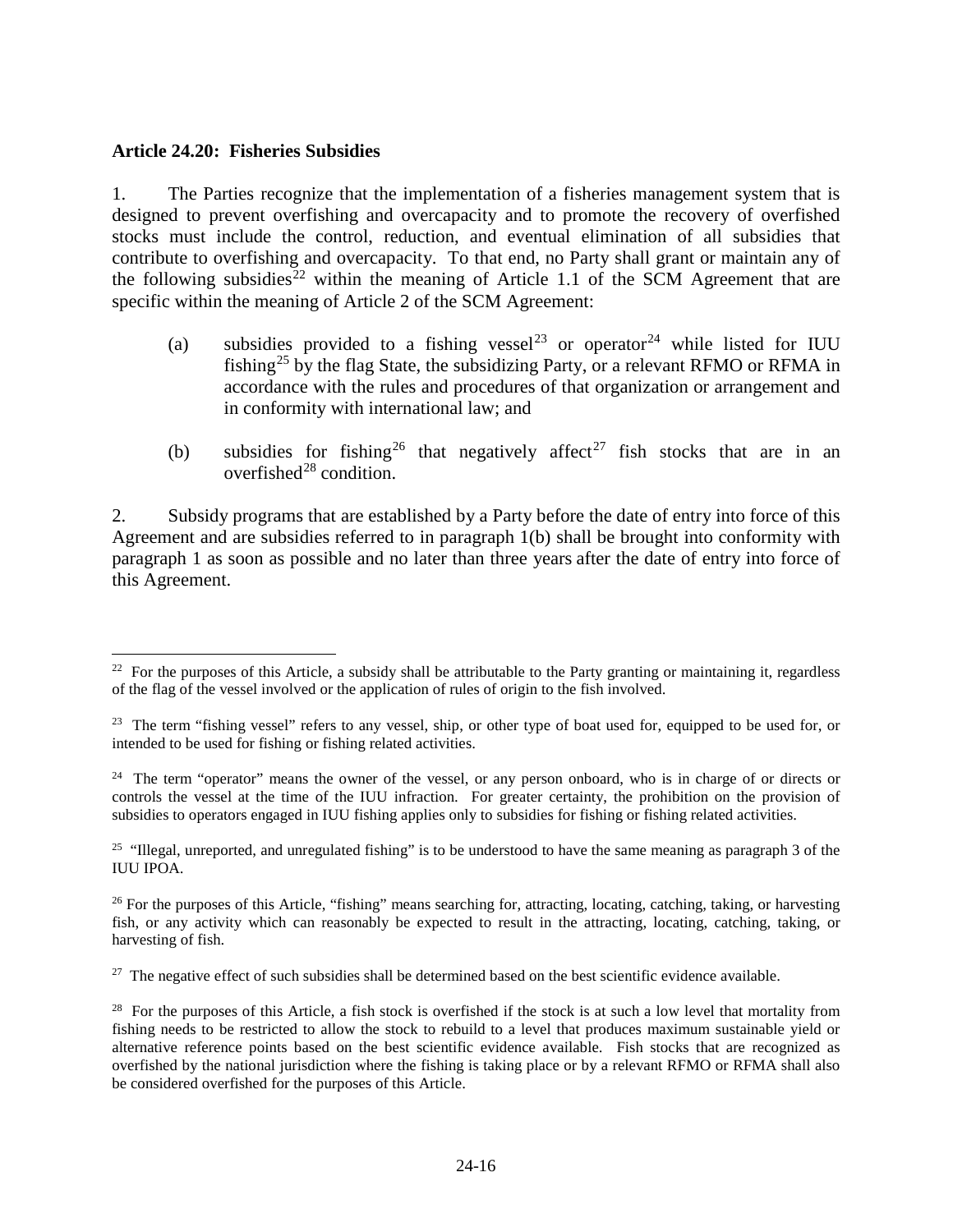3. In relation to subsidies that are not prohibited by paragraph 1, and taking into consideration a Party's social and developmental priorities, each Party shall make best efforts to refrain from introducing new, or extending or enhancing existing, subsidies within the meaning of Article 1.1 of the SCM Agreement, to the extent they are specific within the meaning of Article 2 of the SCM Agreement, that contribute to overfishing or overcapacity.

4. With a view to achieving the objective of eliminating subsidies that contribute to overfishing and overcapacity, the Parties shall review the disciplines in paragraph 1 at regular meetings of the Environment Committee.

5. Each Party shall notify the other Parties, within one year of the date of entry into force of this Agreement and every two years thereafter, of any subsidy within the meaning of Article 1.1 of the SCM Agreement that is specific within the meaning of Article 2 of the SCM Agreement, that the Party grants or maintains to persons engaged in fishing or fishing related activities.

6. These notifications shall cover subsidies provided within the previous two-year period and shall include the information required under Article 25.3 of the SCM Agreement and, to the extent possible, the following information:  $29$ 

(a) program name;

l

- (b) legal authority for the program;
- (c) catch data by species in the fishery for which the subsidy is provided;
- (d) status, whether overfished, fully fished, or underfished, of the fish stocks in the fishery for which the subsidy is provided;
- (e) fleet capacity in the fishery for which the subsidy is provided;
- (f) conservation and management measures in place for the relevant fish stock; and
- (g) total imports and exports per species.

7. Each Party shall also provide, to the extent possible, information in relation to other subsidies that the Party grants or maintains to persons engaged in fishing or fishing related activities that are not covered by paragraph 1, in particular fuel subsidies.

<span id="page-16-0"></span><sup>&</sup>lt;sup>29</sup> Sharing information and data on existing fisheries subsidy programs does not prejudge their legal status, effects, or nature under the GATT 1994 or the SCM Agreement and is intended to complement WTO data reporting requirements.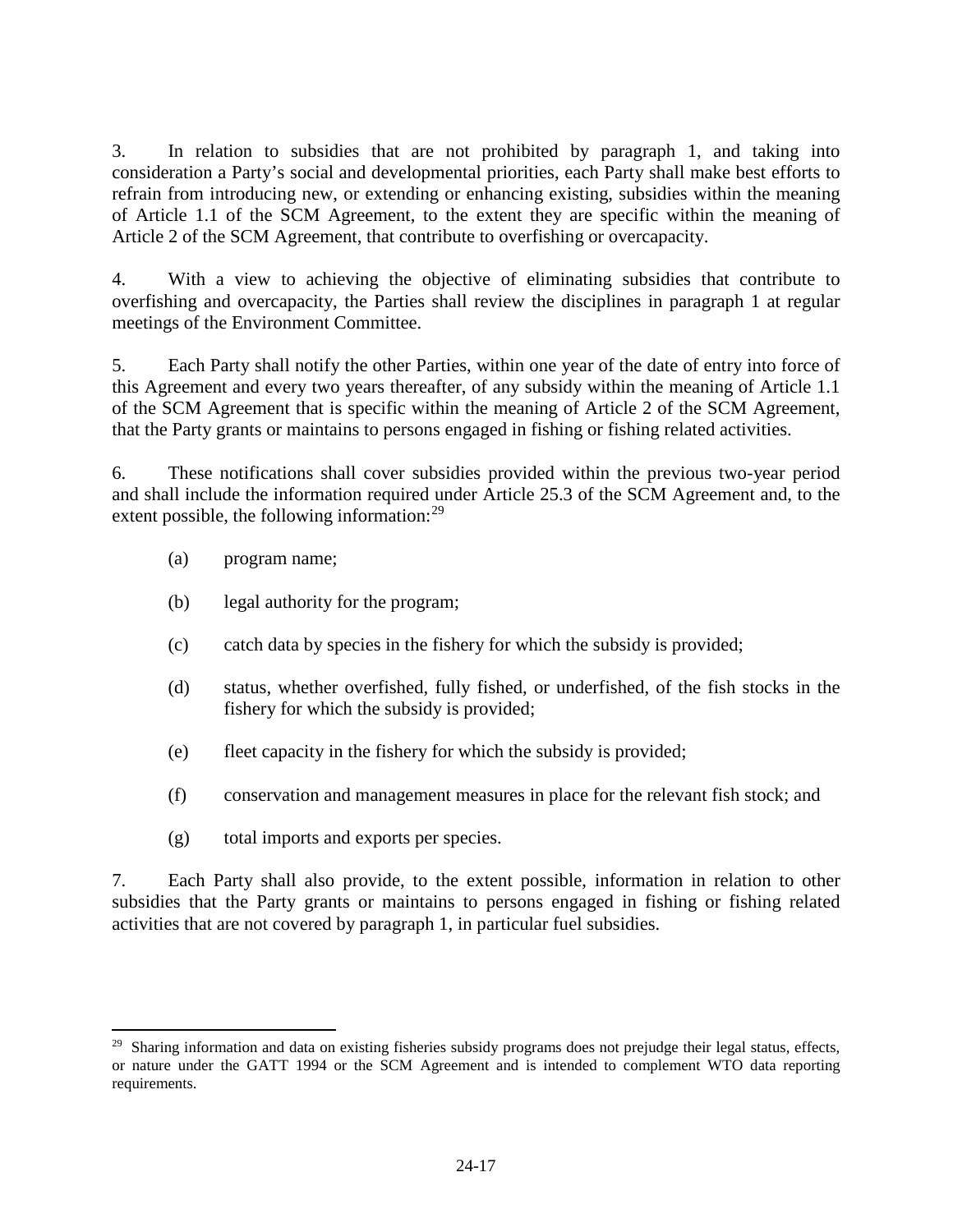8. A Party may request additional information from the notifying Party regarding the notifications provided under paragraphs 5 and 6. The notifying Party shall respond to that request as quickly as possible and in a comprehensive manner.

9. Each Party shall notify the other Parties on an annual basis of any list of vessels and operators identified as having engaged in IUU fishing.

10. The Parties shall work in the WTO towards strengthening international rules on the provision of subsidies to the fisheries sector and enhancing transparency of fisheries subsidies.

## **Article 24.21: Illegal, Unreported, and Unregulated (IUU) Fishing**

1. The Parties recognize the importance of concerted international action to address IUU fishing as reflected in regional and international instruments<sup>[30](#page-17-0)</sup> and shall endeavor to improve cooperation internationally in this regard, including with and through competent international organizations.

2. In support of international efforts to combat IUU fishing and to help deter trade in products from IUU fishing, each Party shall:

- (a) implement port state measures, including through actions consistent with the Port State Measures Agreement;<sup>[31](#page-17-1)</sup>
- (b) support monitoring, control, surveillance, compliance, and enforcement schemes, including by adopting, maintaining, reviewing, or revising, as appropriate, measures to:
	- (i) deter vessels flying its flag and, to the extent provided for in each Party's law, its nationals, from engaging in IUU fishing; and
	- (ii) address the transshipment at sea of fish caught through IUU fishing or fish products derived from IUU fishing.
- (c) maintain a vessel documentation scheme and promote the use of International Maritime Organization numbers, or comparable unique vessel identifiers, as

l

<span id="page-17-0"></span><sup>30</sup> Regional and international instruments include, among others, and as they may apply, the IUU IPOA, the *2005 Rome Declaration on IUU Fishing*, adopted at Rome, March 12, 2005, the Port State Measures Agreement, as well as instruments established and adopted by RFMOs and RFMAs, as appropriate, that have the competence to establish conservation and management measures.

<span id="page-17-1"></span><sup>&</sup>lt;sup>31</sup> For greater certainty, this paragraph is without prejudice to a Party's status under the 2009 Port State Measures Agreement.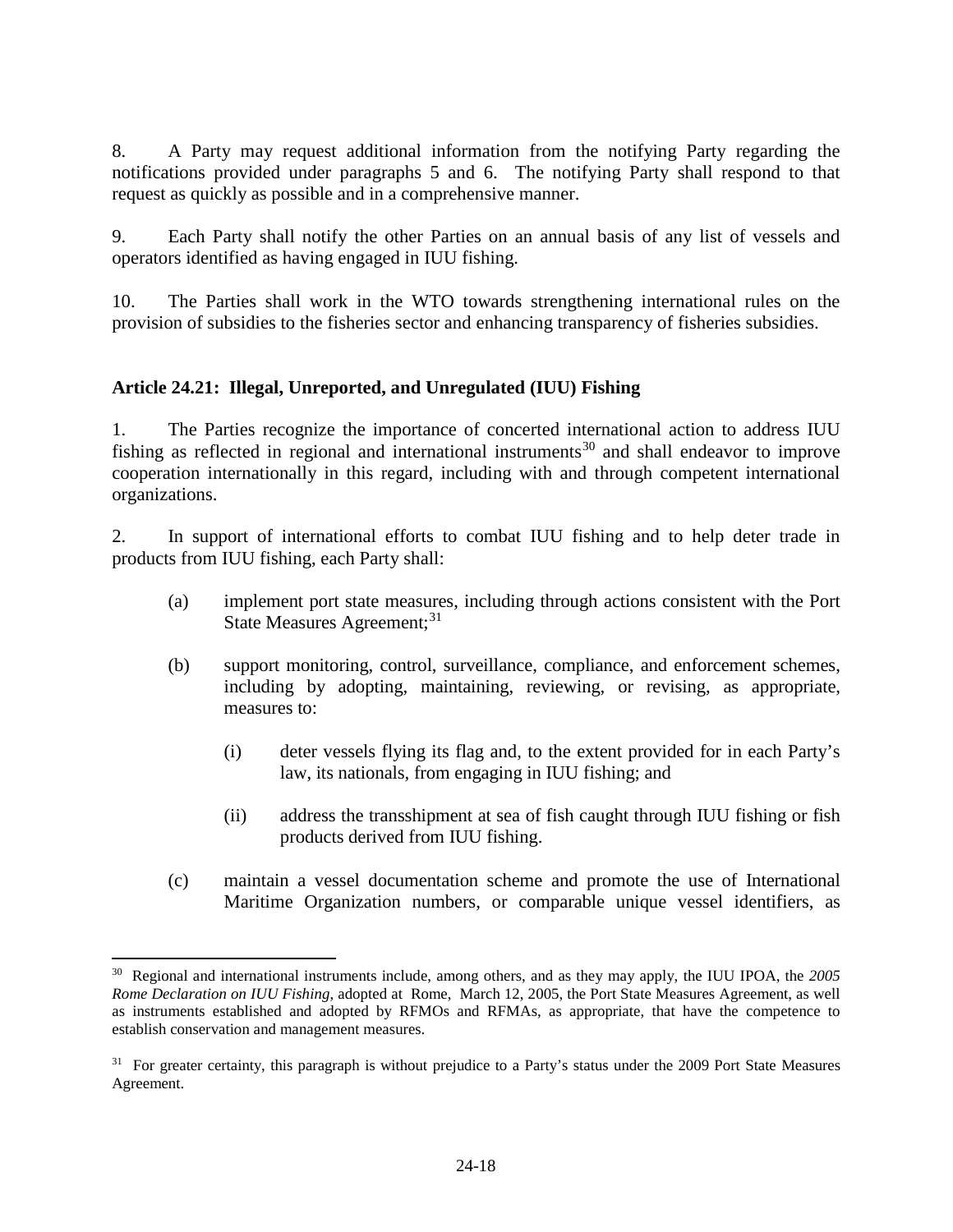appropriate, for vessels operating outside of its national jurisdiction, in order to enhance transparency of fleets and traceability of fishing vessels;

- (d) strive to act consistently with relevant conservation and management measures adopted by RFMOs or RFMAs of which it is not a party so as not to undermine those measures;
- (e) endeavor not to undermine catch or trade documentation schemes operated by RFMOs or RFMAs;
- (f) develop and maintain publicly available and easily accessible registry data of fishing vessels flying its flag; promote efforts by non-Parties to develop and maintain publicly available and easily accessible registry data of such vessels flying its flag; and support efforts to complete a Global Record of Fishing Vessels, Refrigerated Transport Vessels, and Supply Vessels; and
- (g) cooperate with other Parties through the exchange of information and best practices to combat trade in products derived from IUU fishing.

3. Consistent with Article 28.9 (Transparent Development of Regulations), a Party shall, to the extent possible, provide the other Parties the opportunity to comment on proposed measures that are designed to prevent trade in fisheries products derived from IUU fishing.

## **Article 24.22: Conservation and Trade**

1. The Parties affirm the importance of combatting the illegal take<sup>[32](#page-18-0)</sup> of, and illegal trade in, wild fauna and flora, and acknowledge that this trade undermines efforts to conserve and sustainably manage those natural resources, has social consequences, distorts legal trade in wild fauna and flora, and reduces the economic and environmental value of these natural resources.

2. The Parties commit to promote conservation and to combat the illegal take of, and illegal trade in, wild fauna and flora. To that end, the Parties shall:

(a) exchange information and experiences on issues of mutual interest related to combatting the illegal take of, and illegal trade in, wild fauna and flora, including combatting illegal logging and associated illegal trade, and promoting the legal trade in associated products;

<span id="page-18-0"></span>l  $32$  For the purposes of this Article, the term "take" means captured, killed, or collected and with respect to a plant, also means harvested, cut, logged or removed.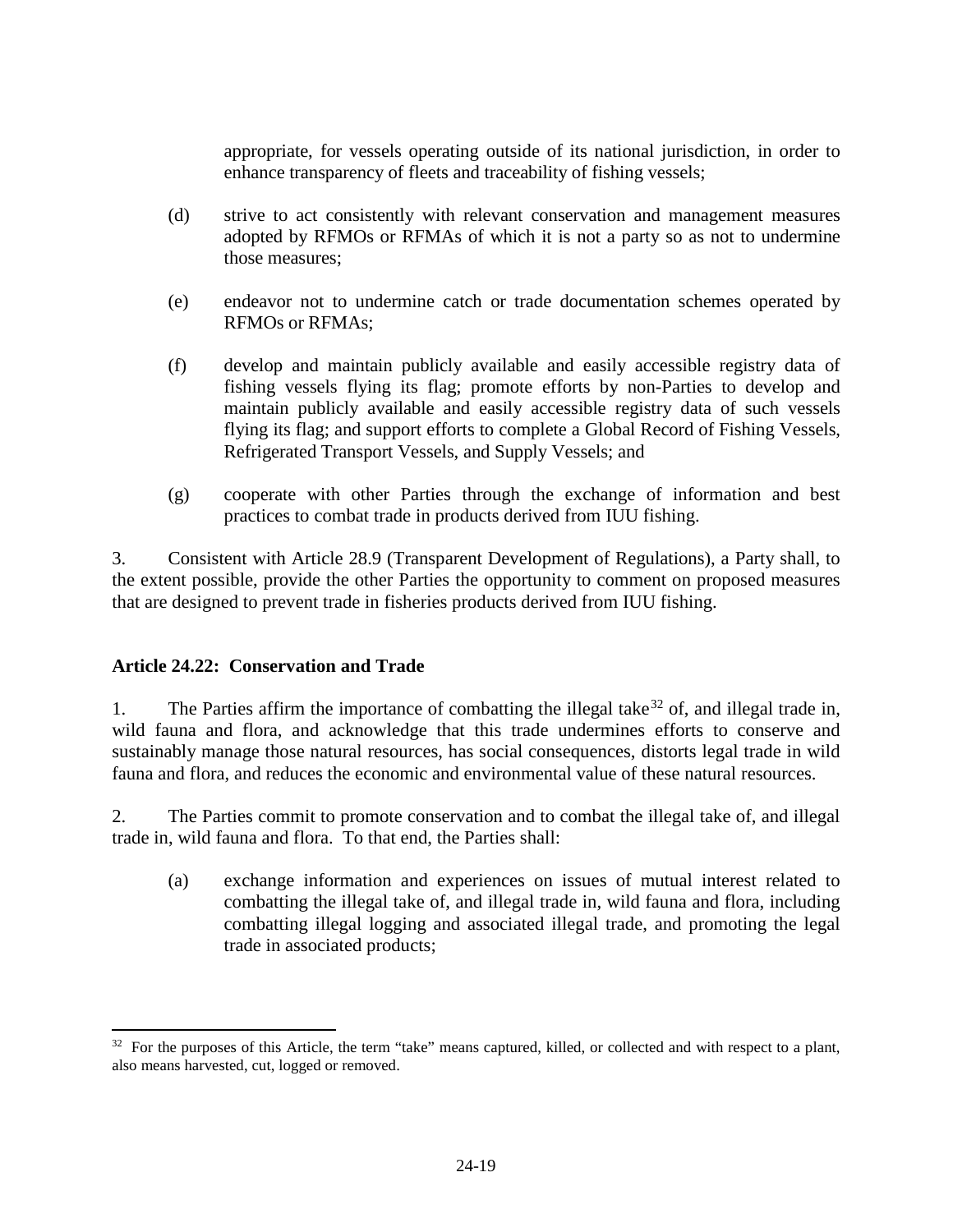- (b) undertake, as appropriate, joint activities on conservation issues of mutual interest, including through relevant regional and international fora; and
- (c) endeavor to implement, as appropriate, CITES resolutions that aim to protect and conserve species whose survival is threatened by international trade.
- 3. Each Party further commits to:

l

- (a) take appropriate measures to protect and conserve wild fauna and flora that it has identified to be at risk within its territory, including measures to conserve the ecological integrity of specially protected natural areas, for example grasslands and wetlands;
- (b) maintain or strengthen government capacity and institutional frameworks to promote the conservation of wild fauna and flora, and endeavor to enhance public participation and transparency in these institutional frameworks; and
- (c) endeavor to develop and strengthen cooperation and consultation with interested non-governmental entities and other stakeholders in order to enhance implementation of measures to combat the illegal take of, and illegal trade in, wild fauna and flora.

4. In a further effort to address the illegal take of, and illegal trade in, wild fauna and flora, including parts and products thereof, each Party shall take measures to combat, and cooperate to prevent, the trade of wild fauna and flora that, based on credible evidence,<sup>[33](#page-19-0)</sup> were taken or traded in violation of that Party's law or another applicable law,  $34$  the primary purpose of which is to conserve, protect, or manage wild fauna or flora. These measures shall include sanctions, penalties, or other effective measures, including administrative measures, that can act as a deterrent to such trade. In addition, each Party shall endeavor to take measures to combat the trade of wild fauna and flora transhipped through its territory that, based on credible evidence, were illegally taken or traded.

5. The Parties recognize that each Party retains the right to exercise administrative, investigatory, and enforcement discretion in its implementation of paragraph 5, including by taking into account in relation to each situation the strength of the available evidence and the seriousness of the suspected violation. In addition, the Parties recognize that in implementing

<span id="page-19-0"></span><sup>&</sup>lt;sup>33</sup> For greater certainty, for the purposes of this paragraph, each Party retains the right to determine what constitutes "credible evidence".

<span id="page-19-1"></span><sup>&</sup>lt;sup>34</sup> For greater certainty, "another applicable law" means a law of the jurisdiction where the take or trade occurred and is only relevant to the question of whether the wild fauna and flora has been taken or traded in violation of that law.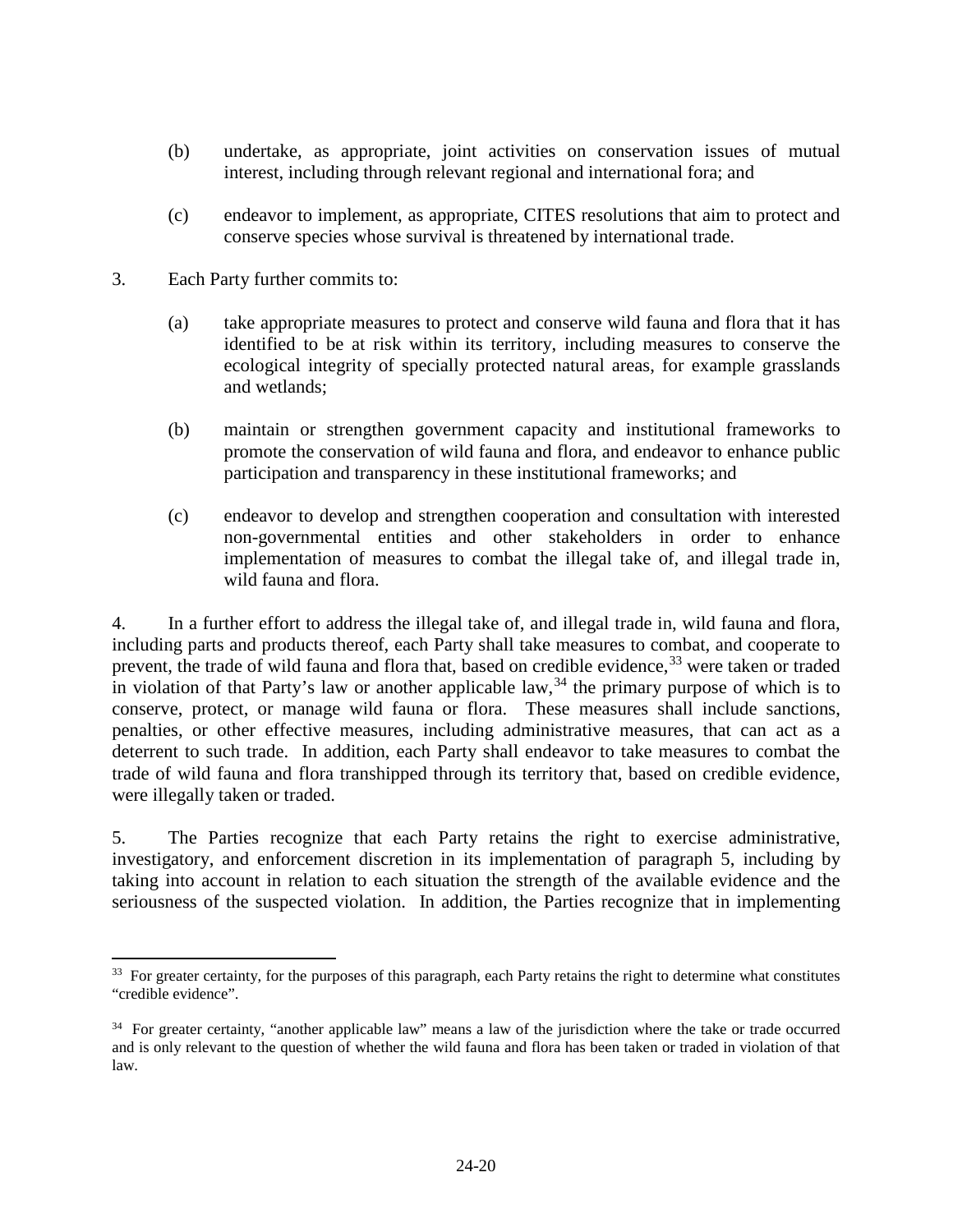paragraph 5, each Party retains the right to make decisions regarding the allocation of administrative, investigatory, and enforcement resources.

- 6. Further, each Party shall:
	- (a) take measures to enhance the effectiveness of inspections of shipments containing wild fauna and flora, including parts and products thereof, at ports of entry, such as improving targeting; and
	- (b) treat intentional transnational trafficking of wildlife protected under its laws,  $35$  as a serious crime as defined in the *United Nations Convention on Transnational Organized Crime*. [36](#page-20-1)

7. In order to promote the widest measure of law enforcement cooperation and information sharing between the Parties to combat the illegal take of, and illegal trade in, wild fauna and flora, the Parties shall endeavor to identify opportunities, consistent with their respective law and in accordance with applicable international agreements, to enhance law enforcement cooperation and information sharing, for example by enhancing participation in law enforcement networks, and, as appropriate, establishing new networks with the objective of developing a strong and effective worldwide network.

## **Article 24.23: Sustainable Forest Management and Trade**

1. The Parties acknowledge their role as major consumers, producers, and traders of forest products and the importance of a healthy forest sector to provide livelihoods and job opportunities, including for indigenous peoples.

2. The Parties acknowledge the importance of:

l

- (a) the conservation and sustainable management of forests for providing environmental economic, and social benefits for present and future generations;
- (b) the critical role of forests in providing numerous ecosystem services, including carbon storage, maintaining water quantity and quality, stabilizing soils, and providing habitat for wild fauna and flora; and

<span id="page-20-0"></span><sup>&</sup>lt;sup>35</sup> For greater certainty, the term "wildlife" is understood to include all species of wild fauna and flora, including animals, timber, and marine species, and their related parts and products. Further, for purposes of this Article, the term "protected" means a CITES-listed species or a species that is listed under a Party's law as endangered, as threatened, or as being at risk within its territory.

<span id="page-20-1"></span><sup>36</sup> The term "serious crime" is to be understood to have the same meaning as paragraph 2(b) of the *United Nations Convention on Transnational Organized Crime*, done at New York, on November 15, 2000.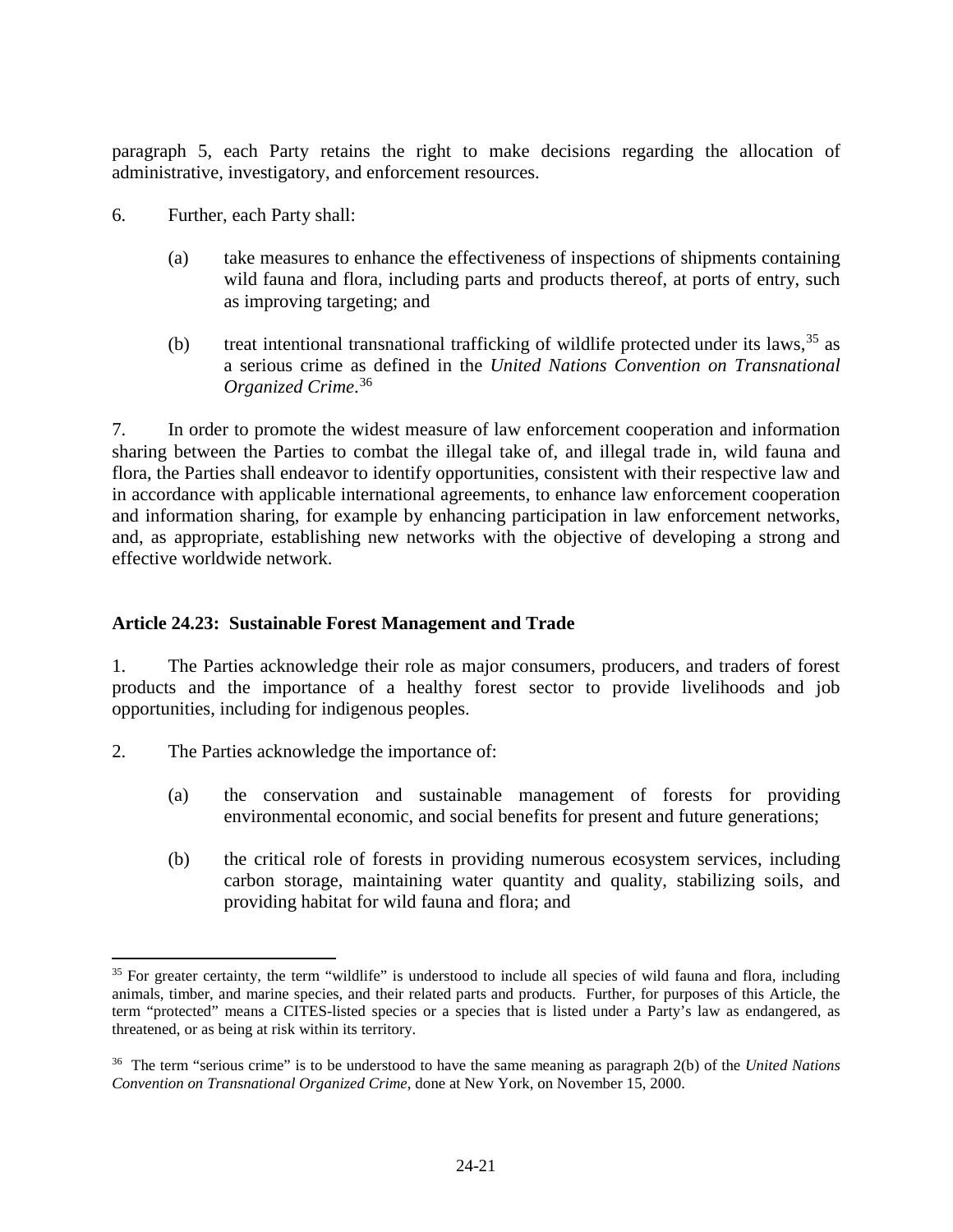(a) (c) combatting illegal logging and associated trade.

3. The Parties recognize that forest products, when sourced from sustainably managed forests, contribute to fulfilling global environmental objectives, including sustainable development, conservation and sustainable use of resources, and green growth.

- 4. Accordingly, each Party commits to:
	- (a) maintain or strengthen government capacity and institutional frameworks to promote sustainable forest management; and
	- (b) promote trade in legally harvested forest products.

5. The Parties shall exchange information and cooperate, as appropriate, on initiatives to promote sustainable forest management, including initiatives designed to combat illegal logging and associated trade.

### **Article 24.24: Environmental Goods and Services**

1. The Parties recognize the importance of trade and investment in environmental goods and services, including clean technologies, as a means of improving environmental and economic performance, contributing to green growth and jobs, and encouraging sustainable development, while addressing global environmental challenges.

2. Accordingly, the Parties shall strive to facilitate and promote trade and investment in environmental goods and services.

3. The Environment Committee shall consider issues identified by a Party related to trade in environmental goods and services, including issues identified as potential non-tariff barriers to that trade. The Parties shall endeavor to address any potential barriers to trade in environmental goods and services that may be identified by a Party, including by working through the Environment Committee and in conjunction with other relevant committees established under this Agreement, as appropriate.

4. The Parties shall cooperate in international fora on ways to further facilitate and liberalize global trade in environmental goods and services, and may develop cooperative projects on environmental goods and services to address current and future global environmental challenges.

#### **Article 24.25: Environmental Cooperation**

1. The Parties recognize the importance of cooperation as a mechanism to implement this Chapter, to enhance its benefits, and to strengthen the Parties' joint and individual capacities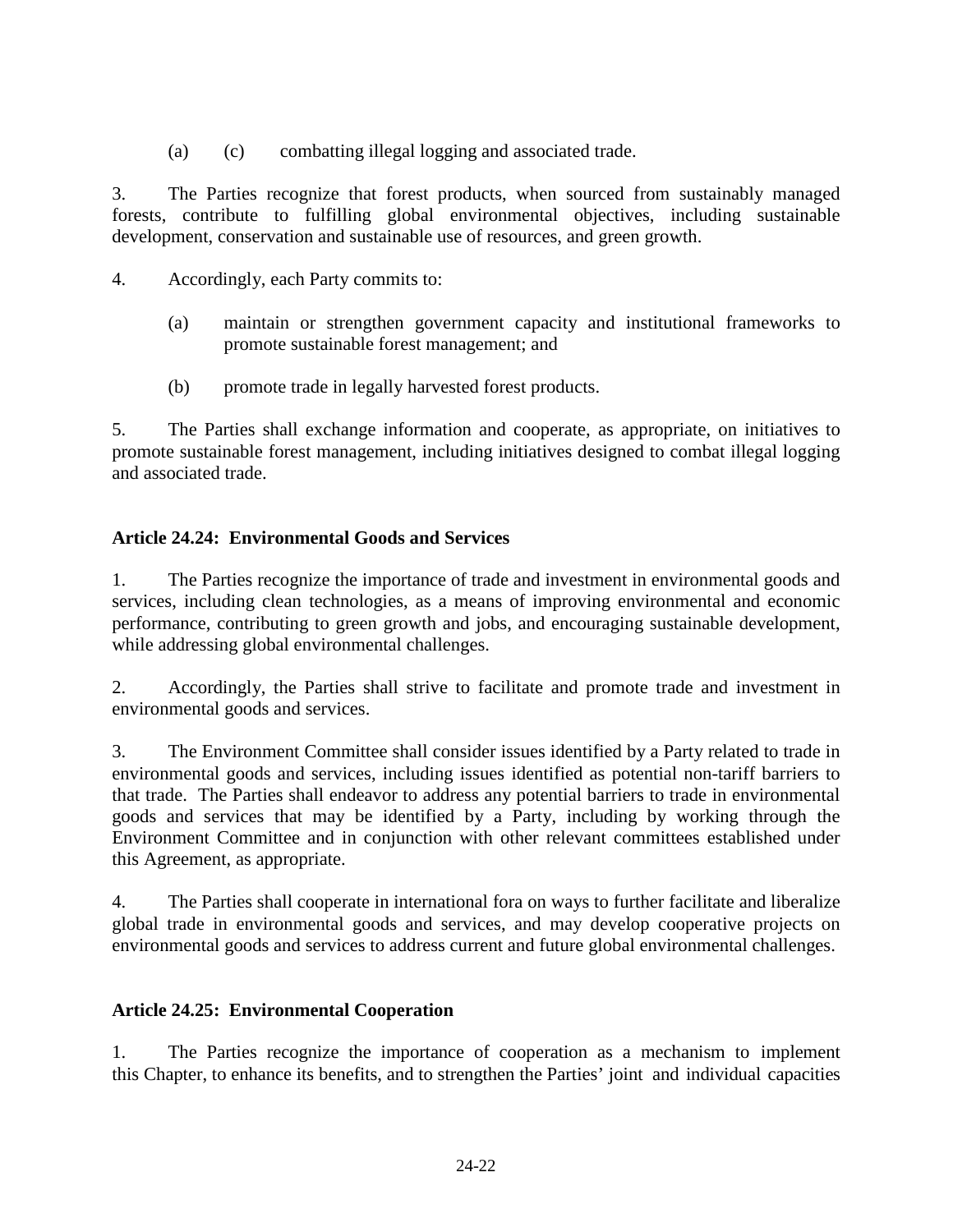to protect the environment, and to promote sustainable development as they strengthen their trade and investment relations.

2. The Parties are committed to expanding their cooperative relationship on environmental matters, recognizing it will help them achieve their shared environmental goals and objectives, including the development and improvement of environmental protection, practices, and technologies.

3. The Parties are committed to undertaking cooperative environmental activities pursuant to the Agreement on Environmental Cooperation among the Governments of Canada, the United Mexican States, and the United States of America (ECA) signed by the Parties, including activities related to implementation of this Chapter. Activities that the Parties undertake pursuant to the Environmental Cooperation Agreement will be coordinated and reviewed by the Commission for Environmental Cooperation as provided for in the ECA.<sup>[37](#page-22-0)</sup>

## **Article 24.26: Environment Committee and Contact Points**

l

1. Each Party shall designate and notify a contact point from its relevant authorities within 90 days of the date of entry into force of this Agreement, in order to facilitate communication between the Parties in the implementation of this Chapter. Each Party shall promptly notify, in writing, the other Parties in the event of any change of its contact point.

2. The Parties establish an Environment Committee composed of senior government representatives, or their designees, of the relevant trade and environment central level of government authorities of each Party responsible for the implementation of this Chapter.

3. The purpose of the Environment Committee is to oversee the implementation of this Chapter, and its functions are to:

- (a) provide a forum to discuss and review the implementation of this Chapter;
- (b) periodically inform the Commission and the Council for the Commission for Environmental Cooperation (Council) established under Article 3 (Council Structures and Procedures) of the Environmental Cooperation Agreement regarding the implementation of this Chapter;
- (c) consider and endeavor to resolve matters referred to it under Article 24.30 (Senior Representative Consultations);

<span id="page-22-0"></span><sup>&</sup>lt;sup>37</sup> The Parties established the Commission for Environmental Cooperation (CEC) under Part Three of the North American Agreement on Environmental Cooperation (NAAEC).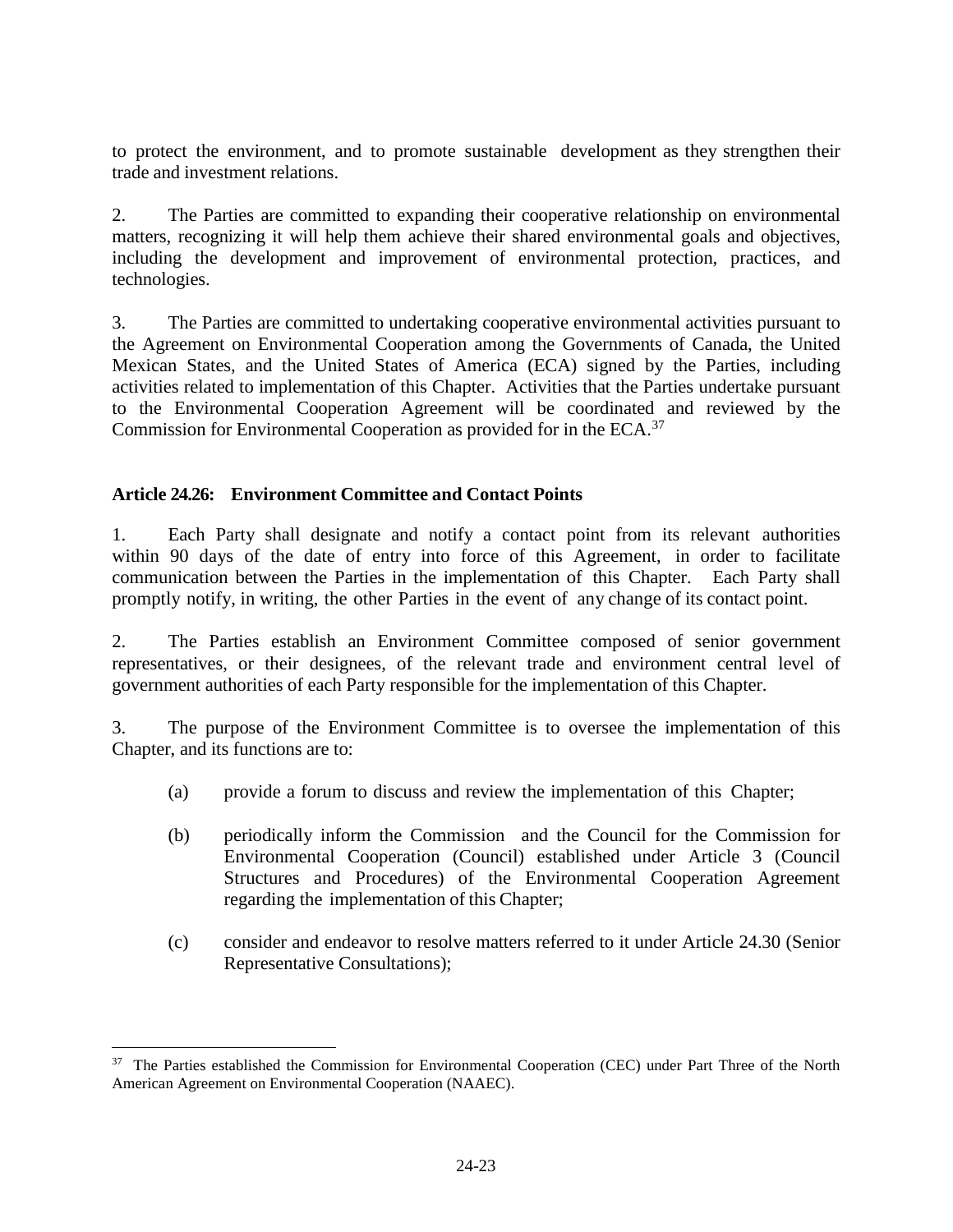- (d) provide input, as appropriate, for consideration by the Council, relating to submissions on enforcement matters under this Chapter.
- (e) coordinate with other committees established under this Agreement as appropriate; and
- (f) perform any other functions as the Parties may decide.

4. The Environment Committee shall meet within one year of the date of entry into force of this Agreement. Thereafter, the Environment Committee shall meet every two years unless the Environment Committee agrees otherwise. The Chair of the Environment Committee and the venue of its meetings shall rotate among each of the Parties in English alphabetical order, unless the Environment Committee decides otherwise.

5. All decisions and reports of the Environment Committee shall be made by consensus, unless the Committee decides otherwise or unless otherwise provided in this Chapter.

6. All decisions and reports of the Environment Committee shall be made available to the public, unless the Environment Committee decides otherwise.

7. During the fifth year after the date of entry into force of this Agreement, the Environment Committee shall:

- (a) review the implementation and operation of this Chapter;
- (b) report its findings, which may include recommendations, to the Council and the Commission; and
- (c) undertake subsequent reviews at intervals to be decided by the Committee.

8. The Environment Committee shall provide for public input on matters relevant to the Committee's work, as appropriate, and shall hold a public session at each meeting.

9. The Parties recognize the importance of resource efficiency in the implementation of this Chapter and the desirability of using new technologies to facilitate communication and interaction between the Parties and with the public.

## **Article 24.27: Submissions on Enforcement Matters**

1. Any person of a Party may file a submission asserting that a Party is failing to effectively enforce its environmental laws. Such submissions shall be filed with the Secretariat of the Commission for Environmental Cooperation (CEC Secretariat).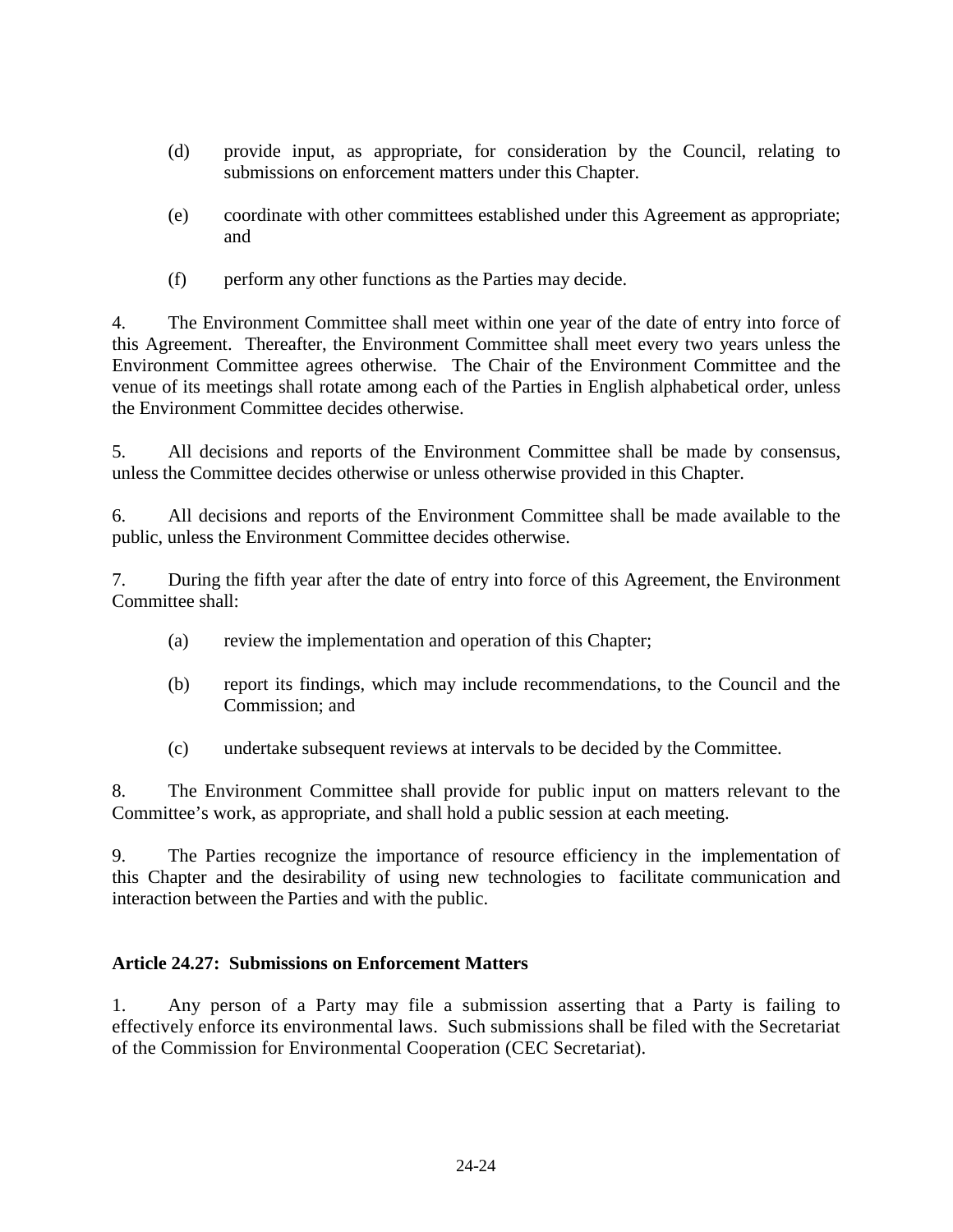2. The CEC Secretariat may consider a submission under this Article if it finds that the submission:

- (a) is in writing in English, French, or Spanish;
- (b) clearly identifies the person making the submission;
- (c) provides sufficient information to allow for the review of the submission including any documentary evidence on which the submission may be based and identification of the environmental law of which the failure to enforce is asserted;
- (d) appears to be aimed at promoting enforcement rather than at harassing industry; and
- (e) indicates whether the matter has been communicated in writing to the relevant authorities of the Party and the Party's response, if any.

3. If the CEC Secretariat determines that a submission meets the criteria set out in paragraph 2, it shall determine within 30 days of receipt of the submission whether the submission merits requesting a response from the Party. In deciding whether to request a response, the CEC Secretariat shall be guided by whether:

- (a) the submission alleges harm to the person making the submission;
- (b) the submission, alone or in combination with other submissions, raises matters about which further study would advance the goals of this Chapter;
- (c) private remedies available under the Party's law have been pursued; and
- (d) the submission is not drawn exclusively from mass media reports.

If the CEC Secretariat makes such a request, it shall forward to the Party a copy of the submission and any supporting information provided with the submission.

- 4. The Party shall inform the CEC Secretariat within 60 days of delivery of the request:
	- (a) whether the matter at issue is the subject of a pending judicial or administrative proceeding, in which case the CEC Secretariat shall proceed no further; and
	- (b) of any other information the Party wishes to provide, such as:
		- (i) information regarding the enforcement of the environmental law at issue, including any actions taken in connection with the matter in question;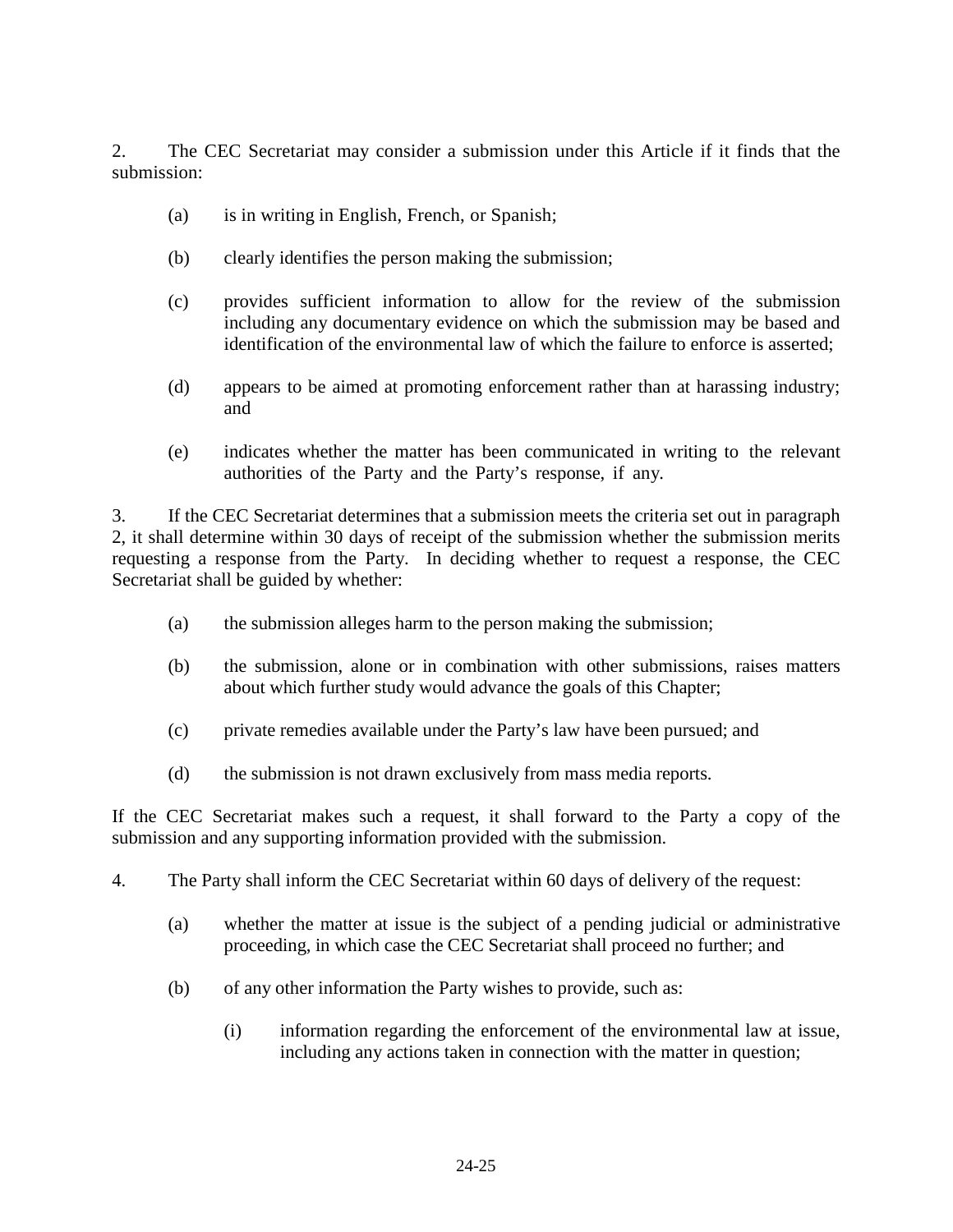- (ii) whether the matter was previously the subject of a judicial or administrative proceeding; and
- (iii) whether private remedies in connection with the matter are available to the person making the submission and whether they have been pursued.

### **Article 24.28: Factual Records and Related Cooperation**

1. If the CEC Secretariat considers that the submission, in light of any response provided by the Party, warrants developing a factual record, it shall so inform the Council and the Environment Committee within 60 days of receiving the Party's response and provide its reasons.

2. The CEC Secretariat shall prepare a factual record if at least two members of the Council instruct it to do so.

3. The preparation of a factual record by the CEC Secretariat pursuant to this Article shall be without prejudice to any further steps that may be taken with respect to any submission.

4. In preparing a factual record, the CEC Secretariat shall consider any information provided by a Party and may consider any relevant technical, scientific, or other information:

- (a) that is publicly available;
- (b) submitted by interested persons;
- (c) submitted by national advisory or consultative committees referred to in Article 24.5 (Public Information and Participation);
- (d) submitted by the Joint Public Advisory Committee (JPAC) referred to in Article 2.2 (Commission for Environmental Cooperation) of the E CA;
- (e) developed by independent experts; or
- (f) developed under the ECA.

5. The CEC Secretariat shall submit a draft factual record to the Council within 120 days of the Council's instruction to prepare a factual record under paragraph 2. Any Party may provide comments to the CEC Secretariat on the accuracy of the draft within 30 days of the submission of the draft factual record. The CEC Secretariat shall incorporate those comments in the final factual record and promptly submit it to the Council.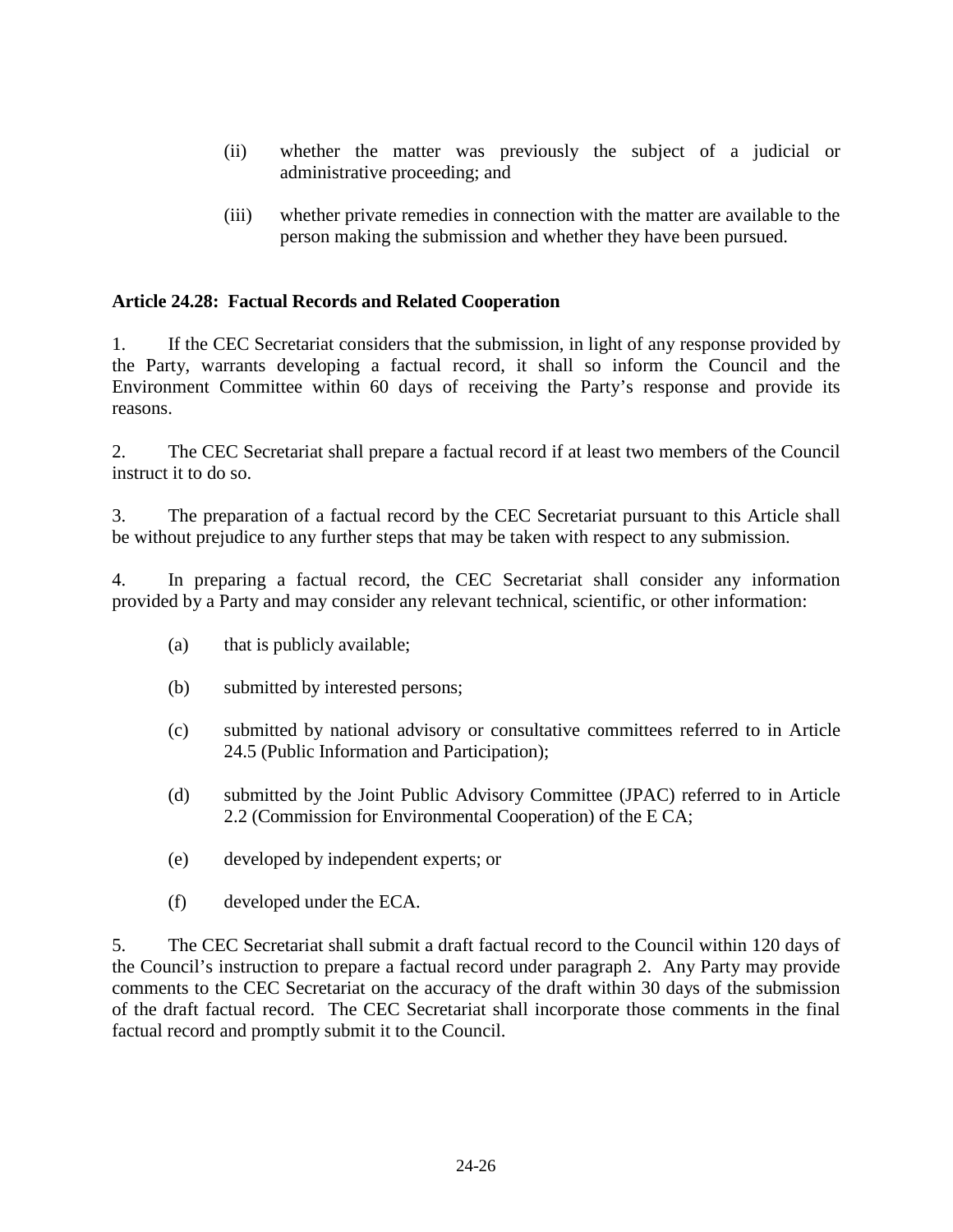6. The CEC Secretariat shall make the final factual record publicly available, normally within 30 days following its submission, unless at least two members of the Council instruct it not to do so.

7. The Environment Committee shall consider the final factual record in light of the objectives of this Chapter and the ECA and may provide recommendations to the Council on whether the matter raised in the factual record could benefit from cooperative activities.

8. The Parties shall provide updates to the Council and the Environment Committee on final factual records, as appropriate.

# **Article 24.29: Environment Consultations**

1. The Parties shall at all times endeavor to agree on the interpretation and application of this Chapter, and shall make every effort through dialogue, consultation, exchange of information, and, if appropriate, cooperation to address any matter that might affect the operation of this Chapter.

2. A Party (the requesting Party) may request consultations with any other Party (the responding Party) regarding any matter arising under this Chapter by notifying the responding Party's contact point in writing. The requesting Party shall include information that is specific and sufficient to enable the responding Party to respond, including identification of the matter at issue and an indication of the legal basis for the request. The requesting Party shall deliver its request for consultations to the third Party through their respective contact points.

3. A third Party that considers it has a substantial interest in the matter, may participate in the consultations by notifying the contact points of the requesting and responding Parties in writing no later than seven days after the date of delivery of the request for consultations. The third Party shall include in its notice an explanation of its substantial interest in the matter.

4. Unless the requesting and the responding Parties (the consulting Parties) agree otherwise, the consulting Parties shall enter into consultations promptly, and no later than 30 days after the date of receipt by the responding Party of the request.

5. The consulting Parties shall make every effort to arrive at a mutually satisfactory resolution to the matter which may include appropriate cooperative activities. The consulting Parties may seek advice or assistance from any person or body they deem appropriate in order to examine the matter.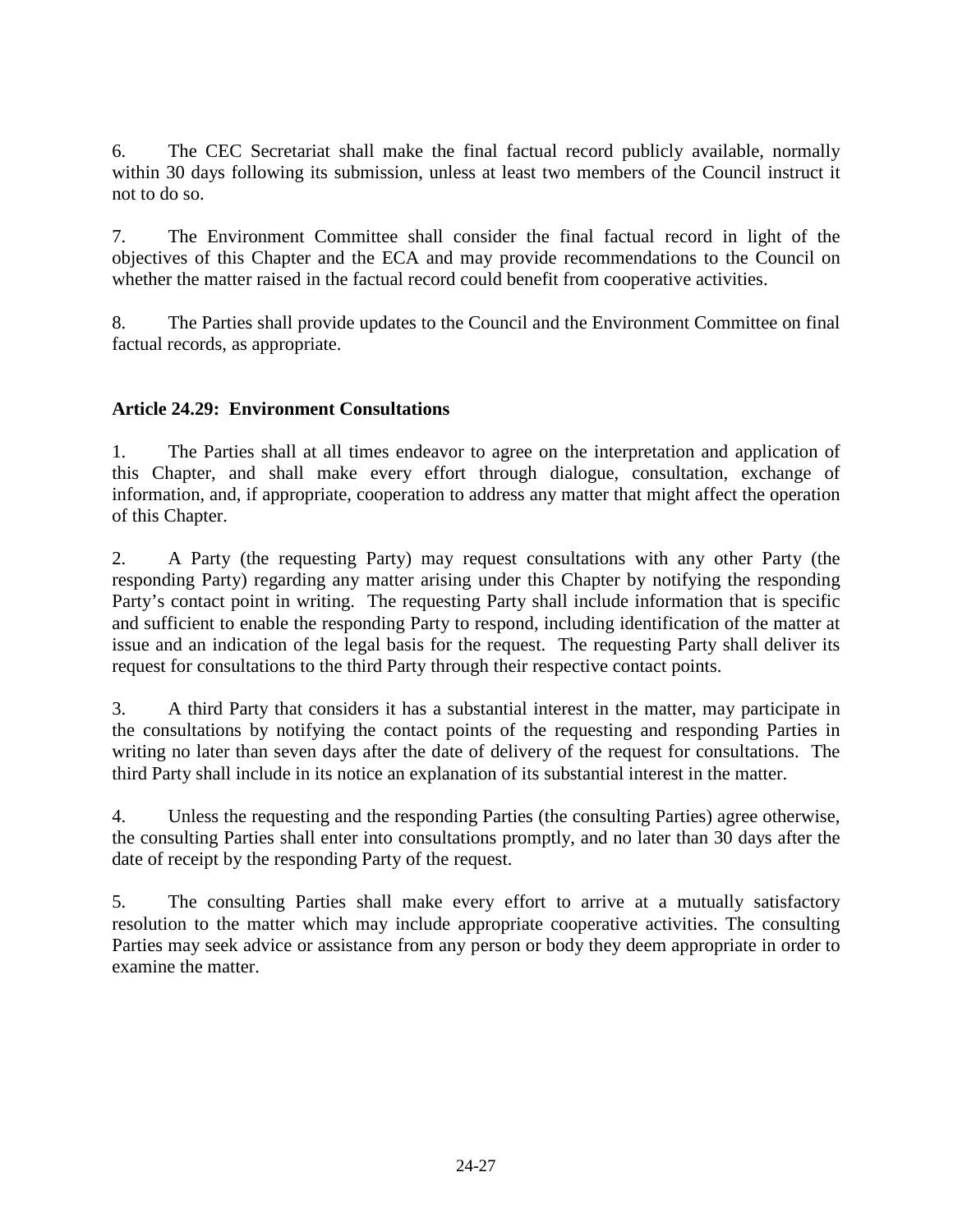## **Article 24.30: Senior Representative Consultations**

1. If the consulting Parties fail to resolve the matter under Article 24.29 (Environment Consultations), a consulting Party may request that the Environment Committee representatives from the consulting Parties convene to consider the matter by notifying the contact point of the other consulting Party or Parties in writing. At the same time, the consulting Party making the request shall deliver the request to the contact points of any other Party.

2. The Environment Committee representatives from the consulting Parties shall promptly convene following the delivery of the request, and shall seek to resolve the matter including, if appropriate, by gathering relevant scientific and technical information from governmental or non-governmental experts. Environment Committee representatives from any other Party that considers it has a substantial interest in the matter may participate in the consultations.

### **Article 24.31: Ministerial Consultations**

1. If the consulting Parties fail to resolve the matter under Article 24.30 (Senior Representative Consultations), a consulting Party may refer the matter to the relevant Ministers of the consulting Parties who shall seek to resolve the matter.

2. Consultations pursuant to Article 24.29 (Environment Consultations), Article 24.30 (Senior Representative Consultations), and this Article may be held in person or by any technological means available as agreed by the consulting Parties. If in person, consultations shall be held in the capital of the responding Party, unless the consulting Parties agree otherwise.

3. Consultations shall be confidential and without prejudice to the rights of any Party in any future proceedings.

## **Article 24.32: Dispute Resolution**

1. If the consulting Parties fail to resolve the matter under Article 24.29 (Environment Consultations), Article 24.30 (Senior Representative Consultations), and Article 24.31 (Ministerial Consultations) within 75 days after the date of receipt of a request under Article 24.29.2 (Environment Consultations), or any other period as the consulting Parties may decide, the requesting Party may request the establishment of a panel under Article 31.6 (Establishment of a Panel).

2. Notwithstanding Article 31.15 (Role of Experts), in a dispute arising under Article 24.8 (Multilateral Environmental Agreements) a panel convened under Article 31.6 (Establishment of a Panel) shall: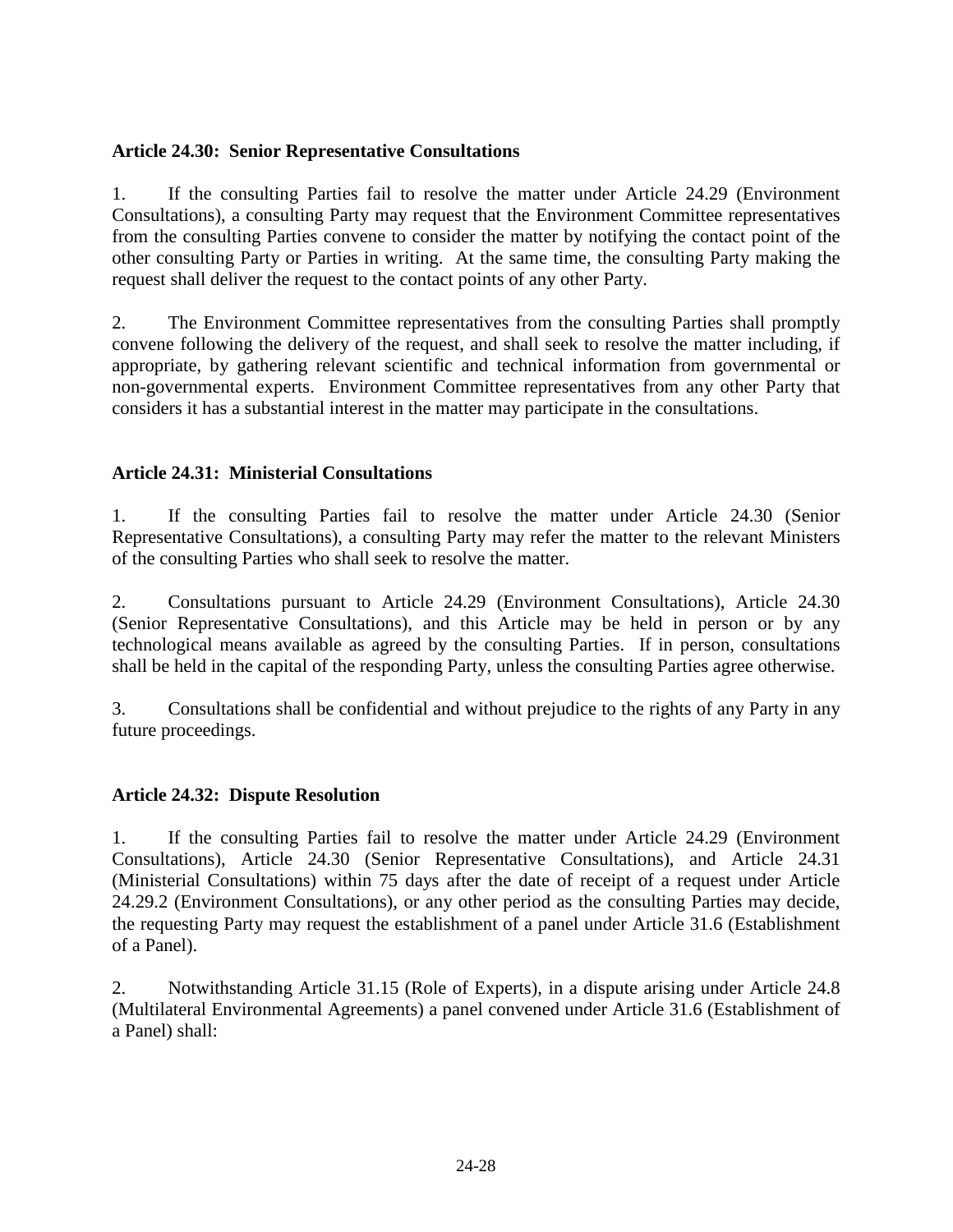- (a) seek technical advice or assistance, if appropriate, from an entity authorised under the relevant multilateral environmental agreement to address the particular matter, and provide the consulting Parties with an opportunity to comment on any such technical advice or assistance received; and
- (b) provide due consideration to any interpretive guidance received pursuant to subparagraph (a) on the matter to the extent appropriate in light of its nature and status in making its findings and determinations under Article 31.17 (Panel Report).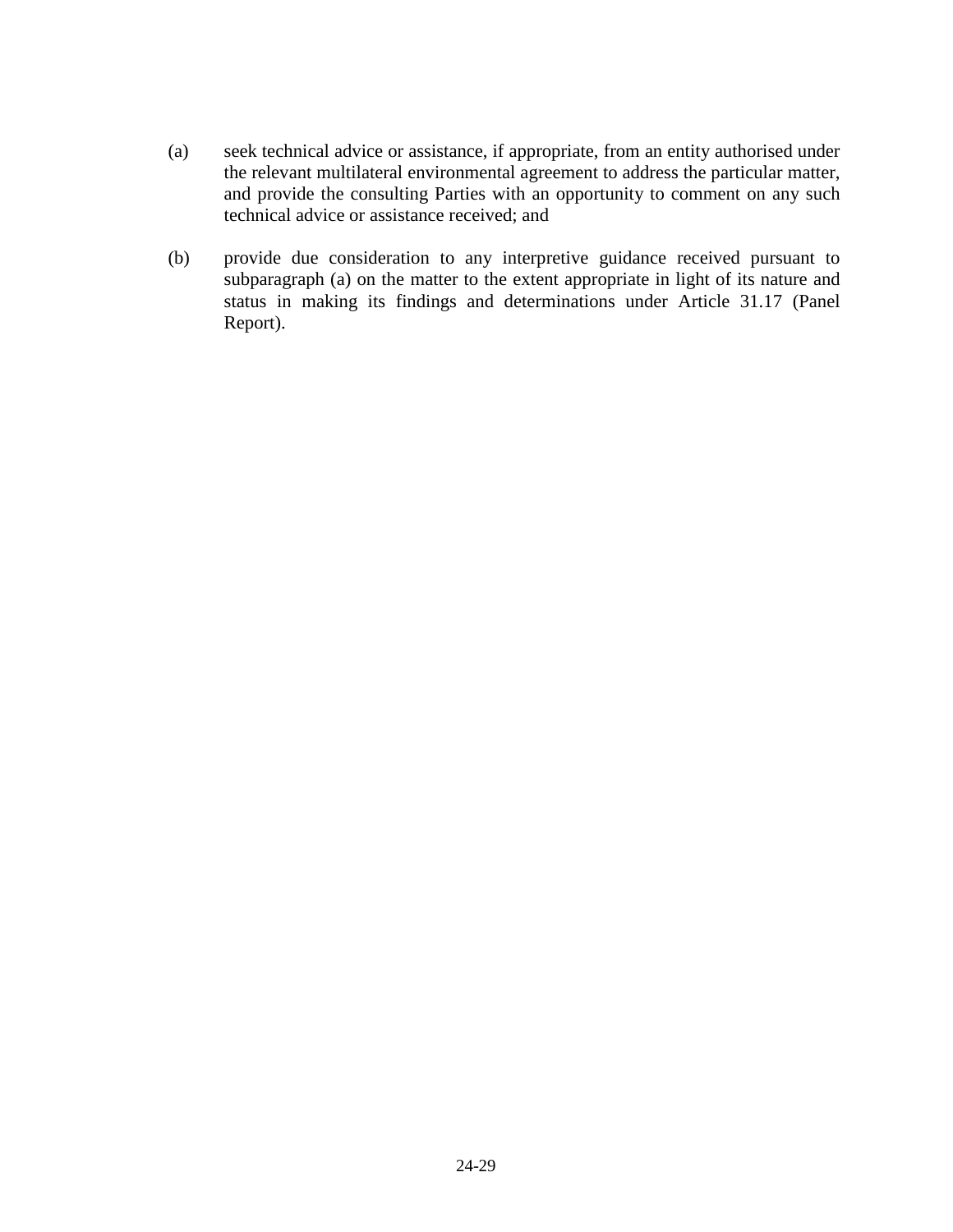#### **ANNEX 24-A**

For Canada, the *Ozone-depleting Substances and Halocarbon Alternatives Regulations, of the Canadian Environmental Protection Act, 1999* (CEPA).

For Mexico, the General Law on Ecological Equilibrium and Environmental Protection (*Ley General del Equilibrio Ecológico y la Protección al Ambiente – LGEEPA*), under Title IV Environmental Protection, Chapter I and II regarding federal enforcement of atmospheric provisions.

For the United States, 42 U.S.C. §§ 7671-7671q (*Stratospheric Ozone Protection*).